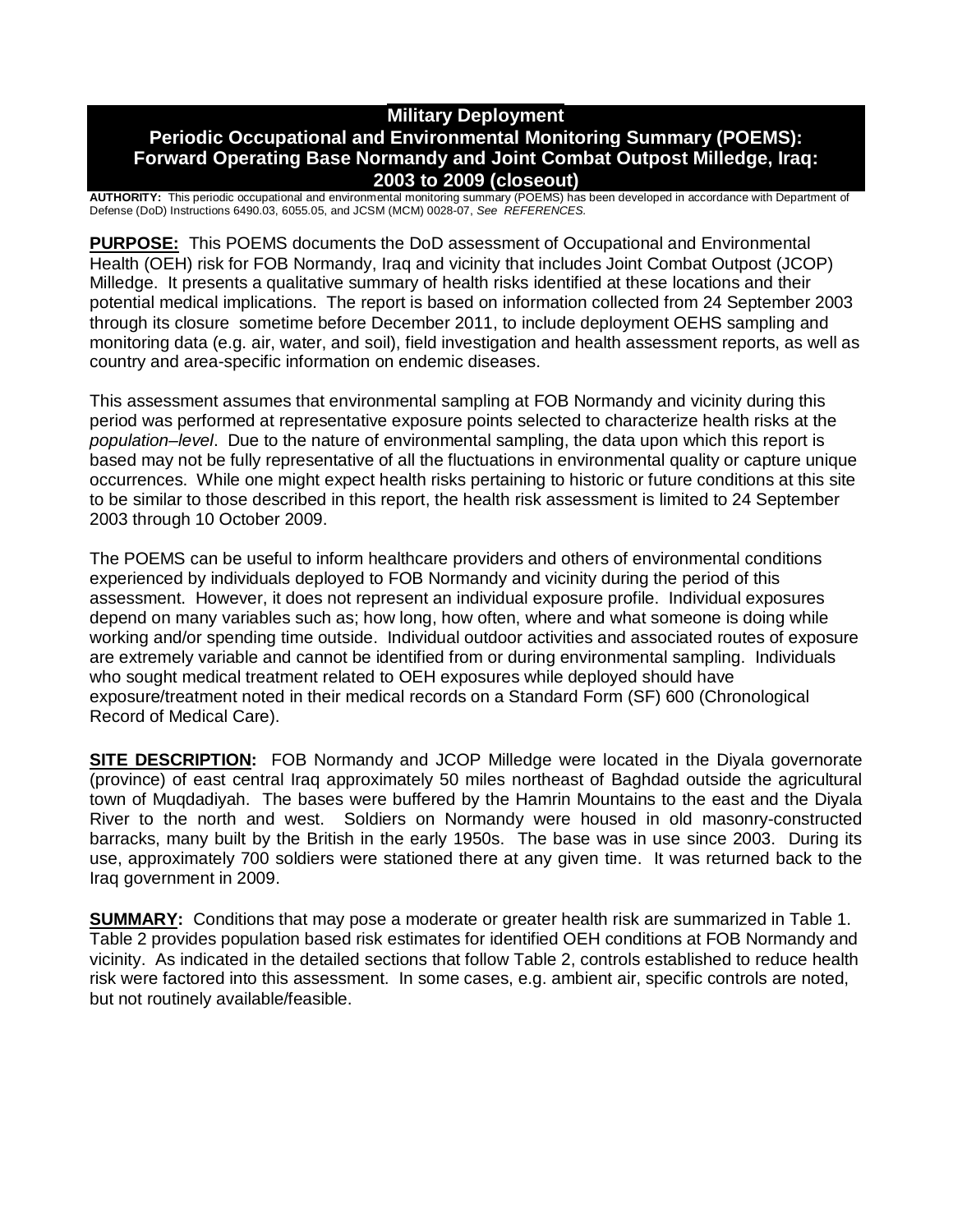#### **POEMS Table 1: Summary of Occupational and Environmental Conditions with MODERATE or Greater Health Risk**

*Short-term health risks & medical implications:*

The following may have caused acute health effects in some personnel during deployment at FOB Normandy and JCOP Milledge, Iraq:

Inhalable coarse particulate matter less than 10 micrometers in diameter  $(PM_{10})$ ; food/waterborne diseases (e.g., bacterial diarrhea, hepatitis A, typhoid fever, brucellosis, diarrhea-cholera, diarrhea-protozoal,); other endemic diseases (leishmaniasis-cutaneous and visceral, Crimean-Congo hemorrhagic fever, sandfly fever, leptospirosis, schistosomiasis, Tuberculosis (TB), rabies, Q fever); heat stress; and continuous noise. For food/waterborne diseases (e.g., bacterial diarrhea, hepatitis A, typhoid fever, brucellosis, diarrheacholera, diarrhea-protozoal), if ingesting local food and water, the health effects can temporarily incapacitate personnel (diarrhea) or result in prolonged illness (hepatitis A, typhoid fever, brucellosis). Risks from food/waterborne diseases may have been reduced with preventive medicine controls and mitigation, which includes hepatitis A and typhoid fever vaccinations and only drinking from approved water sources in accordance with standing CENTCOM policy. For other vector-borne endemic diseases ( leishmaniasis cutaneous and visceral, Crimean-Congo hemorrhagic fever, sandfly fever), these diseases may constitute a significant risk due to exposure to biting vectors; risk reduced to Low by proper wear of the treated uniform, application of repellent to exposed skin and bed net, and appropriate chemoprophylaxis. For water contact diseases (leptospirosis, schistosomiasis) activities involving extensive contact with surface water increase risk. For respiratory diseases (TB), personnel in close-quarter conditions could have been at risk for person-to-person spread. Animal contact diseases (rabies, Q fever), pose year-round risk. For heat stress, risk can be greater for susceptible persons including those older than 45, of low fitness level, unacclimatized, or with underlying medical conditions. Risks from heat stress may have been reduced with preventive medicine controls, work-rest cycles, and mitigation. For continuous noise, there is high risk to individuals working near major noise sources (e.g., flightline, power production) without proper hearing protection; risks may have been reduced by use of appropriate hearing protection and noise barriers.

Air quality: For PM<sub>10</sub> and PM<sub>2.5</sub>, exposures may result in mild to more serious short-term health effects (e.g., eye, nose or throat and lung irritation) in some personnel while at this site, particularly exposures to high levels of dust such as during high winds or dust storms. For PM<sub>10</sub> and PM<sub>2.5</sub>, certain subgroups of the deployed forces (e.g., those with pre-existing asthma/cardio-pulmonary conditions) are at greatest risk of developing notable health effects. There was a burn pit on site at JCOP Milledge. For burn pits, exposures to high levels of PM<sub>10</sub> and PM<sub>2.5</sub> in the smoke may also result in mild to more serious short-term health effects (e.g., eye, nose or throat and lung irritation) in some personnel and certain subgroups while at this site. Although most effects from exposure to particulate matter and burn pit smoke should have resolved post-deployment, providers should be prepared to consider the relationship between deployment exposures and current complaints. Some individuals may have sought treatment for acute respiratory irritation during their time at FOB Normandy and JCOP Milledge. Personnel who reported with symptoms or required treatment while at this site should have exposure and treatment noted in medical record (e.g., electronic medical record and/or on a Standard Form (SF) 600 (Chronological Record of Medical Care).

#### *Long-term health risks & medical implications:*

The hazards associated with potential long-term health effects at FOB Normandy and JCOP Milledge, Iraq included continuous noise. For continuous noise, there is high risk of long-term effects to individuals working near major noise sources (e.g., flight line, power production) without proper hearing protection; risks may have been reduced by use of appropriate hearing protection and noise barriers.

Air quality: Although fine particulate matter less than 10 micrometers in diameter (PM<sub>10</sub>) was not evaluated for long-term risk due to no available health guidelines, and data quantity was insufficient to characterize long-term risk for inhalable fine particulate matter less than 2.5 micrometers in diameter ( $PM_{2.5}$ ), the area was a dusty desert environment. In addition, though there were not enough samples from the burn pit vicinity available for long-term assessment, there was a burn pit present on site at JCOP Milledge. For inhalational exposure to high levels of dust and  $PM<sub>2.5</sub>$ , such as during high winds or dust storms, and for exposure to burn pit smoke, it is considered possible that some otherwise healthy personnel who were exposed for a long-term period to dust and particulate matter could develop certain health conditions (e.g., reduced lung function, cardiopulmonary disease). Personnel with a history of asthma or cardiopulmonary disease could potentially be more likely to develop such chronic health conditions. While the dust and particulate matter exposures and exposures to burn pit smoke were acknowledged, at this time there were no specific recommended, post-deployment medical surveillance evaluations or treatments. Providers should still consider overall individual health status (e.g., any underlying conditions/susceptibilities) and any potential unique individual exposures (such as burn pits, occupational or specific personal dosimeter data) when assessing individual concerns.

Certain individuals may need to be followed/evaluated for specific occupational exposures/injuries (e.g., annual audiograms as part of the medical surveillance for those enrolled in the Hearing Conservation Program; and personnel covered by Respiratory Protection Program and/or Hazardous Waste/Emergency Responders Medical Surveillance)

### Page 2 of 24 Reviewed by CENTCOM SG (7 August 2013) Final Approval Date (11 September 2013)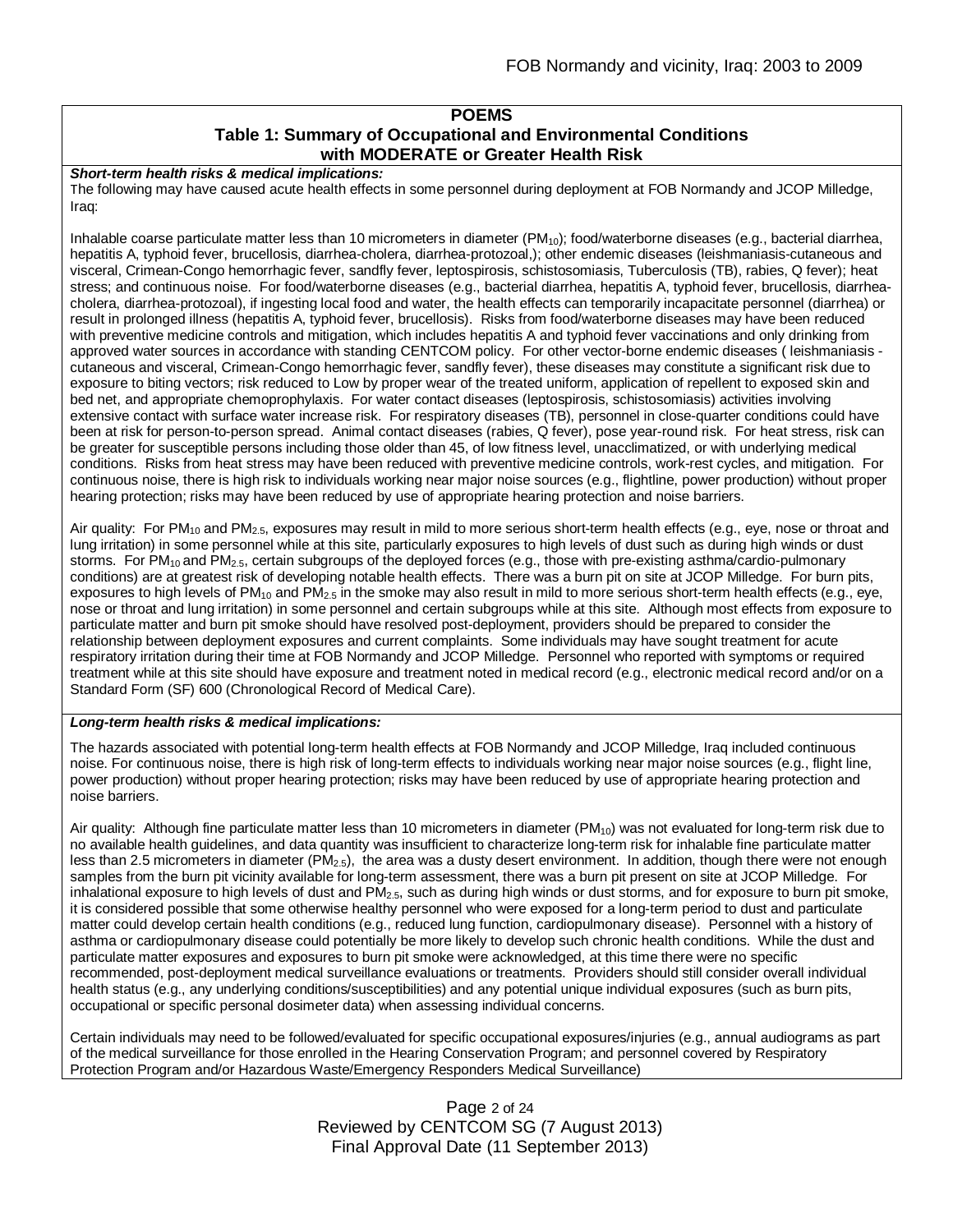| Source of<br>Identified<br>Health Risk <sup>3</sup>              | <b>Unmitigated Health Risk</b><br>Estimate <sup>4</sup>                                                                                                                                                                                                                                                                                                                                                               | <b>Control Measures</b><br>Implemented                                                                                                                 | Residual Health Risk Estimate <sup>4</sup>                                                                                                                                                                                                                                                                     |
|------------------------------------------------------------------|-----------------------------------------------------------------------------------------------------------------------------------------------------------------------------------------------------------------------------------------------------------------------------------------------------------------------------------------------------------------------------------------------------------------------|--------------------------------------------------------------------------------------------------------------------------------------------------------|----------------------------------------------------------------------------------------------------------------------------------------------------------------------------------------------------------------------------------------------------------------------------------------------------------------|
| <b>AIR</b>                                                       |                                                                                                                                                                                                                                                                                                                                                                                                                       |                                                                                                                                                        |                                                                                                                                                                                                                                                                                                                |
| $PM_{10}$                                                        | Short-term: Low to High, Daily levels<br>varied; acute health effects (e.g.,<br>upper respiratory tract irritation) more<br>pronounced during peak days. More<br>serious effects were possible in<br>susceptible persons (e.g., those with<br>asthma/existing respiratory diseases).                                                                                                                                  | Limiting strenuous<br>physical activities when<br>air quality is especially<br>poor; and actions such<br>as closing tent flaps,<br>windows, and doors. | Short-term: Low to None, Daily levels<br>vary acute health effects (e.g., upper<br>respiratory tract irritation) more<br>pronounced during peak days. More<br>serious effects are possible in<br>susceptible persons (e.g., those with<br>asthma/existing respiratory diseases).                               |
|                                                                  | Long-term: No health guidelines                                                                                                                                                                                                                                                                                                                                                                                       |                                                                                                                                                        | Long-term: No health guidelines                                                                                                                                                                                                                                                                                |
| PM <sub>2.5</sub>                                                | Short-term: Low, A majority of the<br>time mild acute (short term) health<br>effects are anticipated; certain peak<br>levels may produce mild eye, nose, or<br>throat irritation in some personnel and<br>pre-existing health conditions (e.g.,<br>asthma, or cardiopulmonary<br>diseases) may be exacerbated.<br>However, data quantity insufficient to<br>characterize risk.                                        | Limiting strenuous<br>physical activities when<br>air quality is especially<br>poor; and action such<br>as closing tent flaps,<br>windows, and doors.  | Short-term: Low, A majority of the<br>time mild acute (short term) health<br>effects are anticipated; certain peak<br>levels may produce mild eye, nose, or<br>throat irritation in some personnel and<br>pre-existing health conditions (e.g.,<br>asthma, or cardiopulmonary diseases)<br>may be exacerbated. |
|                                                                  | Long-term: Data quantity insufficient<br>to characterize risk.                                                                                                                                                                                                                                                                                                                                                        |                                                                                                                                                        | Long-term: Data quantity insufficient to<br>characterize risk.                                                                                                                                                                                                                                                 |
| <b>Military</b><br><b>Unique</b>                                 |                                                                                                                                                                                                                                                                                                                                                                                                                       |                                                                                                                                                        |                                                                                                                                                                                                                                                                                                                |
| Non-ionizing                                                     | Short-term: Low                                                                                                                                                                                                                                                                                                                                                                                                       |                                                                                                                                                        | Short-term: Low to none                                                                                                                                                                                                                                                                                        |
| Radiation                                                        | Long-term: Low                                                                                                                                                                                                                                                                                                                                                                                                        |                                                                                                                                                        | Long-term: Low to none                                                                                                                                                                                                                                                                                         |
| <b>ENDEMIC</b><br><b>DISEASE</b>                                 |                                                                                                                                                                                                                                                                                                                                                                                                                       |                                                                                                                                                        |                                                                                                                                                                                                                                                                                                                |
| Food<br>borne/Waterborne<br>(e.g., diarrhea-<br>bacteriological) | Short-term: High, (Bacterial diarrhea,<br>Hepatitis A, Typhoid fever) to<br>Moderate (Diarrhea-cholera,<br>Diarrhea-protozoal, Brucellosis) to<br>Low (Hepatitis E). If ingesting local<br>food/water, the health effects can<br>temporarily incapacitate personnel<br>(diarrhea) or result in prolonged<br>illness (Hepatitis A, Typhoid fever,<br>Brucellosis, Hepatitis E).<br>Long-term: Not an identified source | Preventive measures<br>include Hepatitis A and<br>Typhoid fever vaccination<br>and consumption of food<br>and water only from<br>approved sources.     | Short-term: Low to none<br>Long-term: No data available                                                                                                                                                                                                                                                        |
|                                                                  | of health risk.                                                                                                                                                                                                                                                                                                                                                                                                       |                                                                                                                                                        |                                                                                                                                                                                                                                                                                                                |
| Arthropod Vector<br>Borne                                        | Short-term: Moderate,<br>(Leishmaniasis-cutaneous and<br>visceral, Crimean-Congo hemorrhagic<br>fever, Sandfly fever) to Low (Sindbis,<br>Rickettsioses, Typhus-murine, West<br>Nile fever).                                                                                                                                                                                                                          | Preventive measures<br>include proper wear of<br>treated uniform,<br>application of repellent to<br>exposed skin and bed net<br>use.                   | Short-term: Low                                                                                                                                                                                                                                                                                                |

# **Table 2. Population-Based Health Risk Estimates – FOB Normandy and vicinity, Iraq 1, 2**

Page 3 of 24 Reviewed by CENTCOM SG (7 August 2013) Final Approval Date (11 September 2013)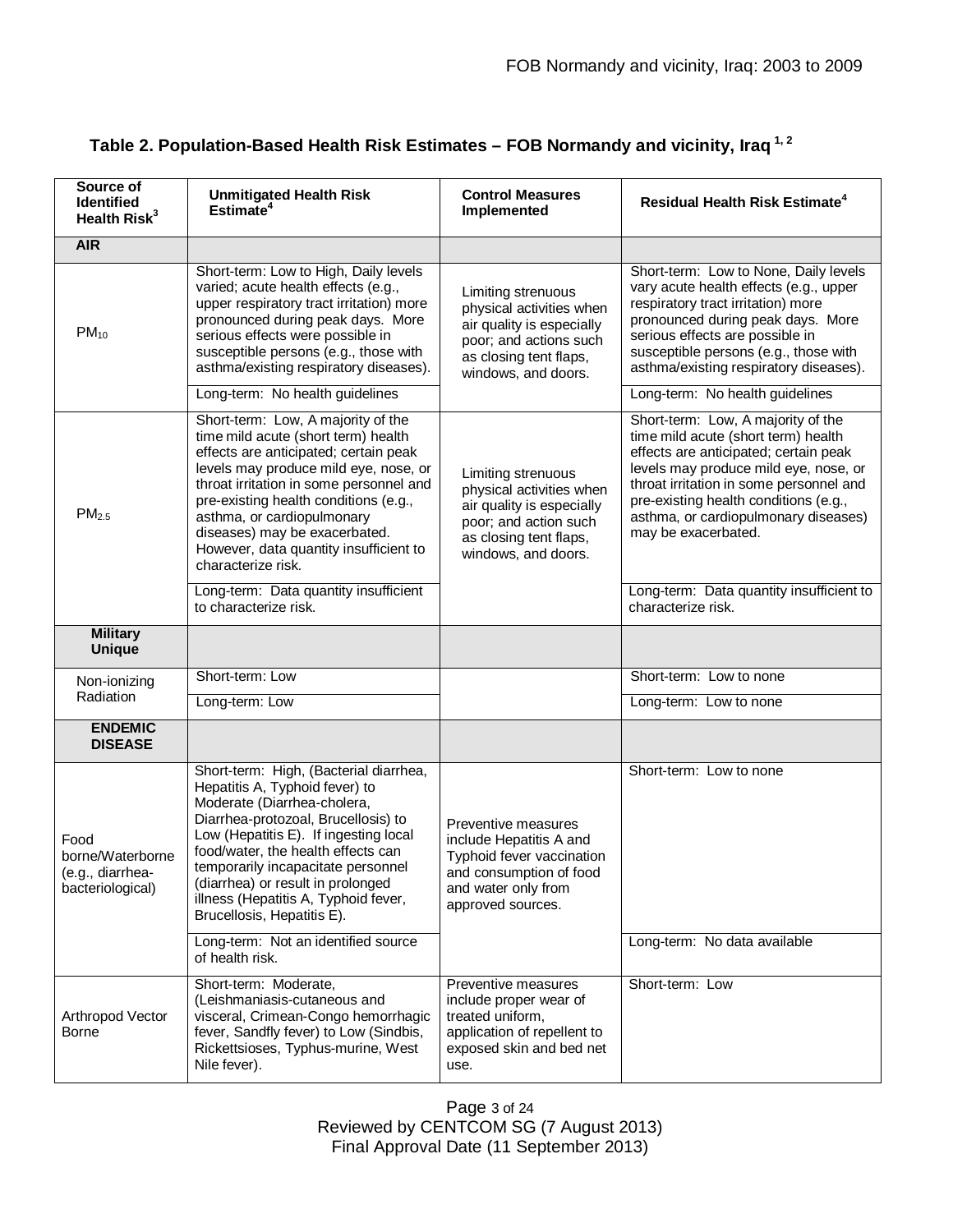|                                                     | Long-term: Low (Leishmaniasis-<br>visceral infection)                                                                                                                                                                          |                                                                                                                                                                                                                                                                      | Long-term: No data available                                                                                                                                                                                            |
|-----------------------------------------------------|--------------------------------------------------------------------------------------------------------------------------------------------------------------------------------------------------------------------------------|----------------------------------------------------------------------------------------------------------------------------------------------------------------------------------------------------------------------------------------------------------------------|-------------------------------------------------------------------------------------------------------------------------------------------------------------------------------------------------------------------------|
| Water-Contact<br>(e.g. wading,<br>swimming)         | Short-term: Moderate for<br>Leptospirosis and Schistosomiasis.                                                                                                                                                                 | Recreational swimming in<br>surface waters not likely in<br>this area of Iraq during this<br>time period.                                                                                                                                                            | Short-term: Low to none Leptospirosis<br>and Schistosomiasis.                                                                                                                                                           |
|                                                     | Long-term: No data available                                                                                                                                                                                                   |                                                                                                                                                                                                                                                                      | Long-term: No data available                                                                                                                                                                                            |
| Respiratory                                         | Short-term: Moderate [Tuberculosis<br>(TB)] and Low (Meningococcal<br>meningitis).                                                                                                                                             | Providing adequate work<br>and living space; medical<br>screening, and<br>vaccination.                                                                                                                                                                               | Short-term: Low to none                                                                                                                                                                                                 |
|                                                     | Long-term: No data available                                                                                                                                                                                                   |                                                                                                                                                                                                                                                                      | Long-term: No data available                                                                                                                                                                                            |
| <b>Animal Contact</b>                               | Short-term: Moderate (Rabies and Q-<br>fever), Low (Anthrax and H5N1 Avian<br>Influenza)                                                                                                                                       | Prohibiting contact with,<br>adoption, or feeding of<br>feral animals IAW<br><b>CENTCOM General Order</b><br>1B. Risks are further<br>reduced in the event of<br>assessed contact by<br>prompt post-exposure<br>rabies prophylaxis IAW the<br>CDC's ACIP guidelines. | Short-term: Low to none                                                                                                                                                                                                 |
|                                                     | Long-term: Low (Rabies)                                                                                                                                                                                                        |                                                                                                                                                                                                                                                                      | Long-term: No data available                                                                                                                                                                                            |
| <b>VENOMOUS</b><br><b>ANIMAL/</b><br><b>INSECTS</b> |                                                                                                                                                                                                                                |                                                                                                                                                                                                                                                                      |                                                                                                                                                                                                                         |
| Snakes,<br>scorpions,<br>and spiders                | Short-term: Low, if encountered,<br>effects of venom vary with species<br>from mild localized swelling (e.g.<br>widow spider) to potentially lethal<br>effects (e.g. Haly's Pit Viper).<br>Long-term: Not an identified source | Risk reduced by avoiding<br>contact, proper wear of<br>the uniform (especially<br>footwear), and timely<br>treatment.                                                                                                                                                | Short-term: Low, if encountered,<br>effects of venom vary with species<br>from mild localized swelling (e.g.<br>widow spider) to potentially lethal<br>effects (e.g. Haly's Pit Viper).<br>Long-term: No data available |
|                                                     | of health risk.                                                                                                                                                                                                                |                                                                                                                                                                                                                                                                      |                                                                                                                                                                                                                         |
| <b>HEAT/COLD</b><br><b>STRESS</b>                   |                                                                                                                                                                                                                                |                                                                                                                                                                                                                                                                      |                                                                                                                                                                                                                         |
| Heat                                                | Short-term: Moderate to High; Risk of<br>heat injury in unacclimatized<br>personnel was Moderate for April, and<br>High from May - October.                                                                                    | Risks from heat stress<br>reduced with proper<br>hydration and nutrition,<br>work-rest cycles, and<br><b>WBGT Monitoring.</b>                                                                                                                                        | Short-term: Low                                                                                                                                                                                                         |
|                                                     | Long-term: Low, However, the health<br>risk may be greater to certain<br>susceptible persons-those older (i.e.,<br>greater than 45 years), in lesser<br>physical shape, or with underlying<br>medical/health conditions.       |                                                                                                                                                                                                                                                                      | Long-term: Low; However, the risk<br>may be greater to certain susceptible<br>persons-those older (i.e., greater than<br>45 years), in lesser physical shape, or<br>with underlying medical/health<br>conditions.       |
| Cold                                                | Short-term: Low                                                                                                                                                                                                                | Risks from cold stress<br>reduced with protective                                                                                                                                                                                                                    | Short-term: Low risk of cold<br>stress/injury.                                                                                                                                                                          |
|                                                     | Long-term: Low, Long-term health<br>implications from cold injuries were<br>rare but could occur, especially from<br>more serious injuries such as<br>frostbite.                                                               | measures such as use of<br>the buddy system, limiting<br>exposure during cold<br>weather, proper wear of<br>issued protective clothing,<br>and proper nutrition and<br>hydration.                                                                                    | Long-term: Low; Long-term health<br>implications from cold injuries were<br>rare but could occur, especially from<br>more serious injuries such as frostbite.                                                           |
| <b>NOISE</b>                                        |                                                                                                                                                                                                                                |                                                                                                                                                                                                                                                                      |                                                                                                                                                                                                                         |

Page 4 of 24 Reviewed by CENTCOM SG (7 August 2013) Final Approval Date (11 September 2013)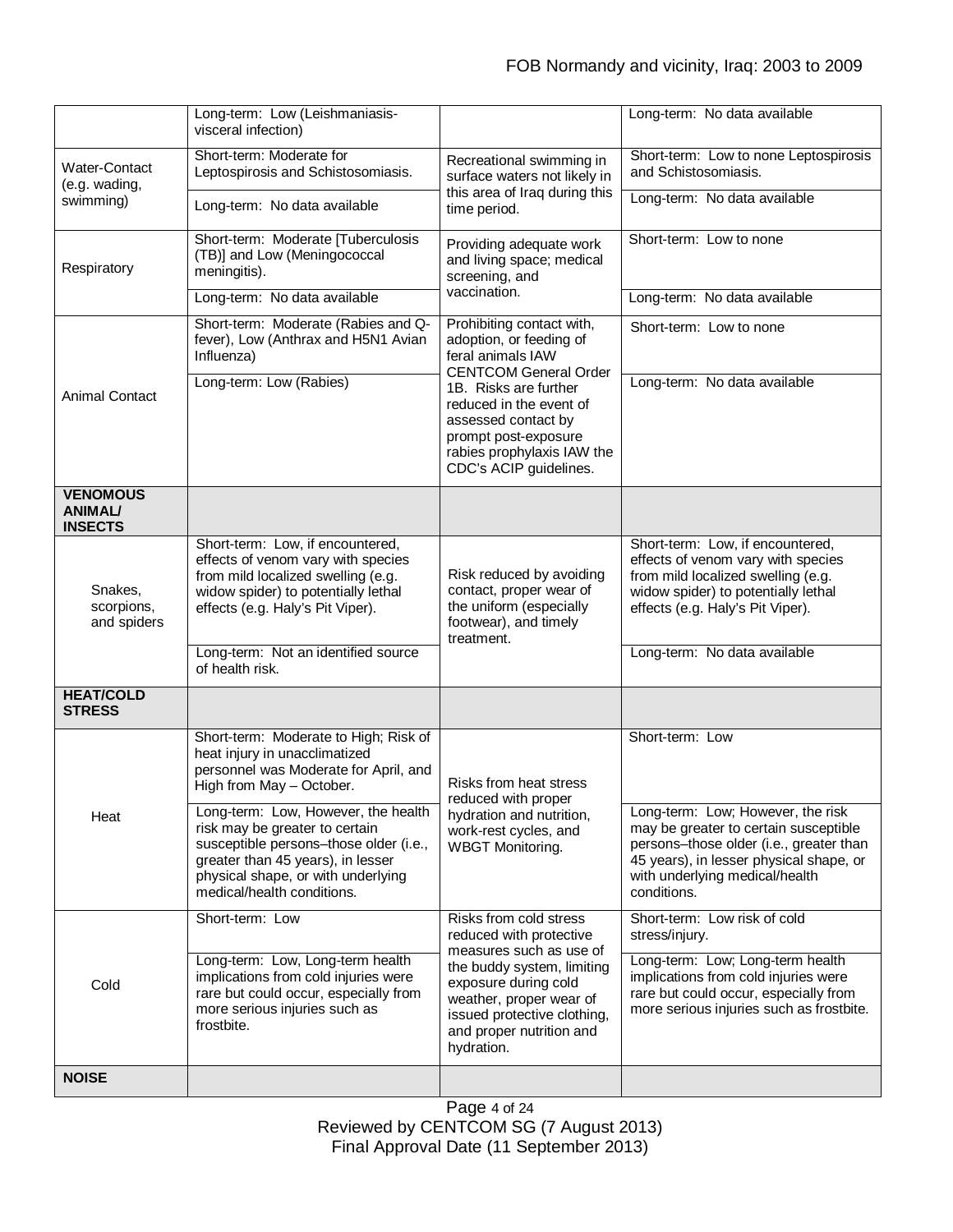| Continuous<br>(Flightline, Power<br>Production) | Short-term: High to Low, High risk to<br>individuals working near major noise<br>sources without proper hearing<br>protection.<br>Long-term: High to Low, High risk to<br>individuals working near major noise<br>sources without proper hearing<br>protection.                                                                                          | Risks reduced by the use<br>of hearing protection and<br>noise barriers.                                                                                                                                                                                                                                                                                                                     | Short-term: Low risk to the majority of<br>personnel and to individuals working<br>near major noise sources who use<br>proper hearing protection.<br>Long-term: Low risk to the majority of<br>personnel and to individuals working<br>near major noise sources who use<br>proper hearing protection. |
|-------------------------------------------------|----------------------------------------------------------------------------------------------------------------------------------------------------------------------------------------------------------------------------------------------------------------------------------------------------------------------------------------------------------|----------------------------------------------------------------------------------------------------------------------------------------------------------------------------------------------------------------------------------------------------------------------------------------------------------------------------------------------------------------------------------------------|-------------------------------------------------------------------------------------------------------------------------------------------------------------------------------------------------------------------------------------------------------------------------------------------------------|
| <b>Unique</b><br>Incidents/<br><b>Concerns</b>  |                                                                                                                                                                                                                                                                                                                                                          |                                                                                                                                                                                                                                                                                                                                                                                              |                                                                                                                                                                                                                                                                                                       |
| Pesticides/Pest<br>Control                      | Short-term: Low                                                                                                                                                                                                                                                                                                                                          |                                                                                                                                                                                                                                                                                                                                                                                              | Short-term: Low health risk from<br>pesticide exposure.                                                                                                                                                                                                                                               |
|                                                 | Long-term: Low                                                                                                                                                                                                                                                                                                                                           |                                                                                                                                                                                                                                                                                                                                                                                              | Long-term: Low health risk from<br>pesticide exposure.                                                                                                                                                                                                                                                |
| <b>Burn Pits</b>                                | JCOP Milledge had a burn pit. Not<br>enough samples were collected near<br>the burn pit to evaluate short-and<br>long-term health risk. Short-term<br>health effects could include eye,<br>nose, throat, and lung irritation. More<br>serious effects are possible in<br>susceptible persons (e.g., those with<br>asthma/existing respiratory diseases). | Risks reduced by<br>limiting strenuous<br>physical activities when<br>air quality is especially<br>poor; and action such<br>as closing tent flaps,<br>windows, and doors.<br>Other control measures<br>include locating burn<br>pits downwind of<br>prevailing winds,<br>increased distance from<br>troop populations, and<br>improved waste<br>segregation and<br>management<br>techniques. | Short-and Long-term: Data quantity<br>insufficient to characterize risk.                                                                                                                                                                                                                              |

IAW: in accordance with

CDC: Centers for Disease Control and Prevention

ACIP: Advisory Committee on Immunizations Practice

WBGT: Wet Bulb Globe Temperature

<sup>1</sup> This Summary Table provides a qualitative estimate of population-based short- and long-term health risks associated with the general ambient and occupational environment conditions at FOB Normandy and vicinity. It does not represent a unique individual exposure profile. Actual individual exposures and health effects depend on many variables. For example, while a chemical may be present in the environment, if a person does not inhale, ingest, or contact a specific dose of the chemical for adequate duration and frequency, then there may be no health risk. Alternatively, a person at a specific location may experience a unique exposure which could result in a significant individual exposure. Any such person seeking medical care should have their specific exposure documented in an SF600.

 $^2$  This assessment is based on specific data and reports obtained from the September 2003 through December 2009 timeframe. It is considered a  $\; \; | \;$ current representation of general site conditions but may not reflect certain fluctuations or unique exposure incidents. Acute health risk estimates are generally consistent with field-observed health effects.

 $^3$  This Summary Table is organized by major categories of identified sources of health risk. It only lists those sub-categories specifically identified and addressed at FOB Normandy and vicinity. The health risks are presented as Low, Moderate, High or Extremely High for both short- and longterm health effects. The health risk level is based on an assessment of both the potential severity of the health effects that could be caused and probability of the exposure that would produce such health effects. Details can be obtained from the APHC/AIPH. Where applicable, "None Identified" is used when though an exposure was identified, no health risk of either a specific short- or long-term health effects were determined. More detailed descriptions of OEH exposures that were evaluated but determined to pose no health risk are discussed in the following sections of this report.

<sup>4</sup> Health risks in this Summary Table are based on quantitative surveillance thresholds (e.g. endemic disease rates; host/vector/pathogen surveillance) or screening levels, e.g. Military Exposure Guidelines (MEGs) for chemicals*.* Some previous assessment reports may provide slightly inconsistent health risk estimates because quantitative criteria such as MEGs may have changed since the samples were originally evaluated and/or because this assessment makes use of all historic site data while previous reports may have only been based on a select few samples.

### Page 5 of 24 Reviewed by CENTCOM SG (7 August 2013) Final Approval Date (11 September 2013)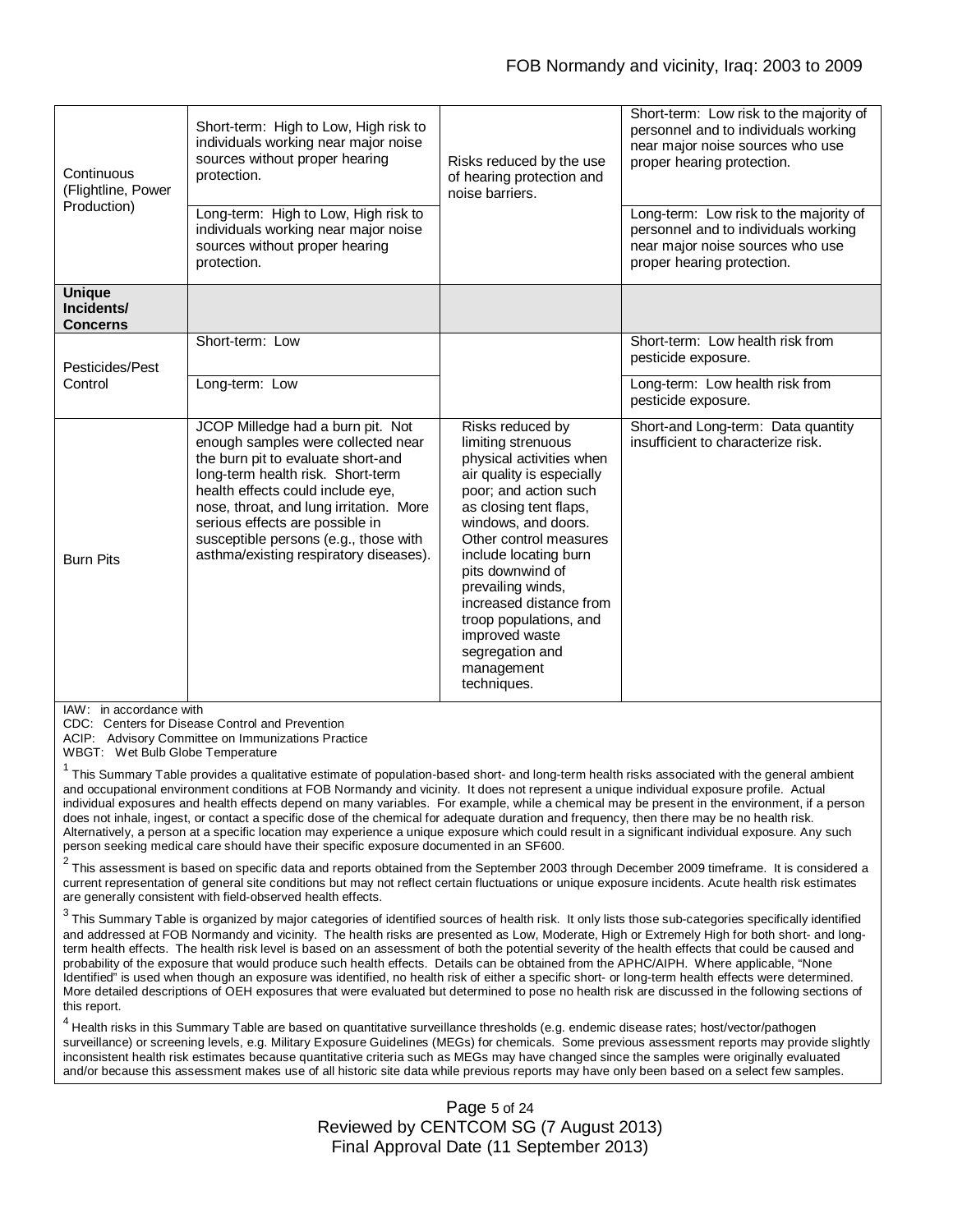# **1 Discussion of Health Risks at FOB Normandy and vicinity, Iraq by Source**

The following sections describe the major source categories of potential health risk that were evaluated at FOB Normandy and vicinity, Iraq. For each category, the evaluation process includes identifying what, if any, specific sub-categories/health concerns are present. This initial step results in "screening out" certain health concerns that pose no identifiable health risk (for example if all data is below screening levels). While these sections may include sub-categories that have been determined to present no identifiable health risk, the summary table on the previous page only contains those sub-categories that were determined to pose some level of potential health risk.

# **2 Air**

2.1 Site-Specific Sources Identified

Personnel deployed to FOB Normandy and vicinity were exposed to various airborne contaminants as identified by monitoring and sampling efforts between 24 September 2003 and 12 October 2009. Sources of airborne contaminants at the base camp included diesel vehicle and generator exhaust, dust from unpaved road and surfaces, firing ranges, aircraft exhaust, incinerators, and burn pits. In addition, dust storms, periods of high winds, and vehicle traffic passing through moon dust (very fine silts with the consistency of talcum powder) contributed to particulate matter (PM) exposures above health-based MEGs at FOB Normandy.

There were no sampling data for 2004-2007.

2.2 Particulate Matter, less than 10 microns  $(PM_{10})$ 

*2.2.1 Sample data/Notes:*

Exposure Guidelines:

Short Term (24-hour)  $PM_{10}$  micrograms per cubic meter (μg/m<sup>3</sup>):

- Marginal MEG  $= 420$
- Critical MFG  $= 600$
- Long-term  $PM_{10}$  MEG (µg/m<sup>3</sup>):
- Negligible MEG = 250 **a** Not defined and not available.

A total of 18 valid PM<sub>10</sub> air samples were collected from 2003, and 2008-2009. The range of 24-hour PM<sub>10</sub> concentrations was 70  $\mu$ g/m<sup>3</sup> –941  $\mu$ g/m<sup>3</sup> with an average concentration of 435  $\mu$ g/m<sup>3</sup>.

FOB Normandy: Sixteen valid PM<sub>10</sub> air samples were collected from 24 September 2003 to 11 March 2009. The range of 24-hour PM<sub>10</sub> concentrations was 70 μg/m<sup>3</sup> – 942 μg/m<sup>3</sup> with an average concentration of 439  $\mu$ g/m<sup>3</sup>.

JCOP Milledge: Two valid  $PM_{10}$  air samples were collected from 25 February 2009 and 15 March 2009. The range of 24-hour PM<sub>10</sub> concentrations was 102 μg/m<sup>3</sup> – 708 μg/m<sup>3</sup> with an average concentration of 405  $\mu$ g/m<sup>3</sup>.

# *2.2.2 Short-term health risk:*

**Variable (Low to High)**: The short-term PM<sub>10</sub> health risk assessment estimate was low to high based on typical and peak PM<sub>10</sub> concentrations, and the likelihood of exposure at these hazard severity levels. A low short-term health risk assessment estimate for typical  $PM_{10}$  exposure concentrations at FOB Normandy and vicinity suggested the expected losses have little or no impact on accomplishing

> Page 6 of 24 Reviewed by CENTCOM SG (7 August 2013) Final Approval Date (11 September 2013)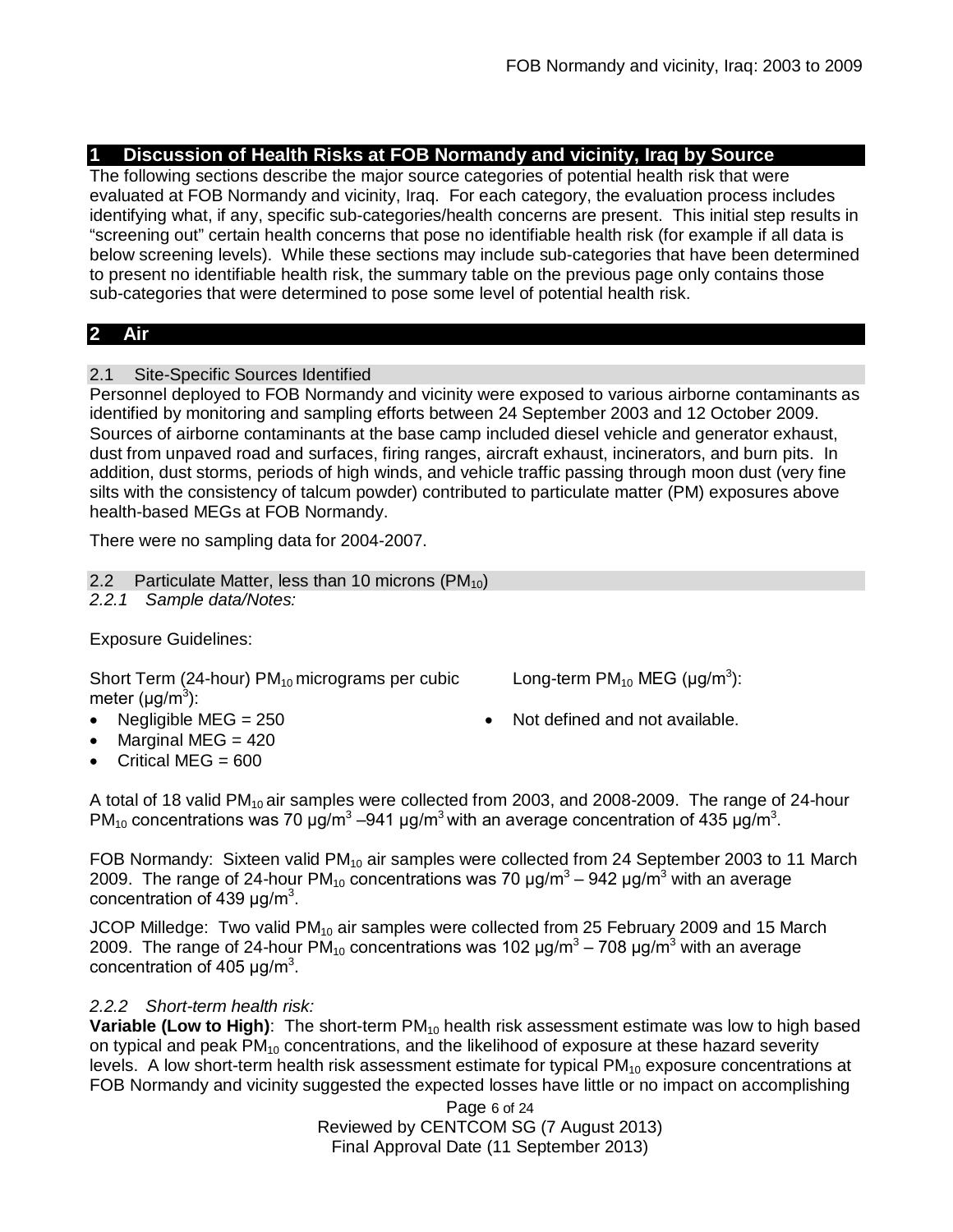the mission. A high health risk assessment estimate for peak  $PM_{10}$  exposure concentrations suggested a significant degradation of mission capabilities with the inability to accomplish all parts of the mission, or the inability to complete the mission to standard if hazards occur during the mission (TG 230 Table 3-2).

The hazard severity was negligible for average  $PM_{10}$  sample concentrations. The results suggested that a few personnel may experience notable mild eye, nose, or throat irritation; most personnel may experience only mild effects. Pre-existing health conditions (e.g., asthma, or cardiopulmonary diseases) may be exacerbated.

The hazard severity was critical for the highest observed  $PM_{10}$  sample concentrations. During peak exposures at the critical hazard severity level, most, if not all, personnel may have experienced very notable eye, nose and throat irritation respiratory effects. Some personnel may not be able to perform assigned duties. Some lost-duty days may be expected. Those with a history of asthma or cardiopulmonary disease may experience more severe symptoms.

However, the data quantity was insufficient to characterize the potential short-term health risk from  $PM_{10}$  exposure to U.S. personnel. Confidence in the short-term peak  $PM_{10}$  risk assessment is low (Reference 16, Table 3-6).

# *2.2.3 Long-term health risk:*

**Not evaluated because there are no available health guidelines.** The EPA retracted its long-term National Ambient Air Quality Standard (NAAQS) for  $PM_{10}$  due to an inability to link chronic health effects with chronic  $PM_{10}$  exposure levels.

2.3 Particulate Matter, less than 2.5 microns  $(PM_{2.5})$ *2.3.1 Sample data/Notes:* Exposure Guidelines:

Short Term (24-hour)  $PM_{2.5}$  (µg/m<sup>3</sup>

- 
- Marginal MEG =  $250$   $\bullet$  Marginal MEG =  $65$
- $\bullet$  Critical MEG = 500

There were no sampling data for 2003-2008.

Ten valid  $PM<sub>2.5</sub>$  air samples were collected in 2009 from FOB Normandy only. The range of 24-hour PM<sub>2.5</sub> concentrations was 38 µg/m<sup>3</sup> to 243 µg/m<sup>3</sup> with an average concentration of 110 µg/m<sup>3</sup>.

# *2.3.2 Short-term health risk*

Low: The average and peak PM<sub>2.5</sub> concentrations (110  $\mu$ g/m<sup>3</sup> and 243  $\mu$ g/m<sup>3</sup>, respectively) were above the short-term PM<sub>2.5</sub> negligible MEG of 65 µg/m<sup>3</sup>. The short-term risk assessment for both typical and peak  $PM<sub>2.5</sub>$  concentrations was low. A low health risk assessment for typical exposure concentrations suggests that short-term exposure to  $PM_{2.5}$  was expected to have little or no impact on accomplishing the mission. Daily average risk levels for  $PM<sub>2.5</sub>$  show no hazard for 22% and low risk for 78% of the time. Confidence in short-term  $PM_{2.5}$  risk assessment is Low (Reference 16, Table 3-6).

The hazard severity was negligible for average and peak  $PM<sub>2.5</sub>$  exposures. The results indicated that a few personnel may have experienced notable eye, nose, and throat irritation; most personnel will

> Page 7 of 24 Reviewed by CENTCOM SG (7 August 2013) Final Approval Date (11 September 2013)

): Long-term (1year)  $PM_{2.5}$  MEGs (µg/m<sup>3</sup>):

- Negligible MEG =  $65$   $\bullet$  Negligible MEG =  $15$ 
	-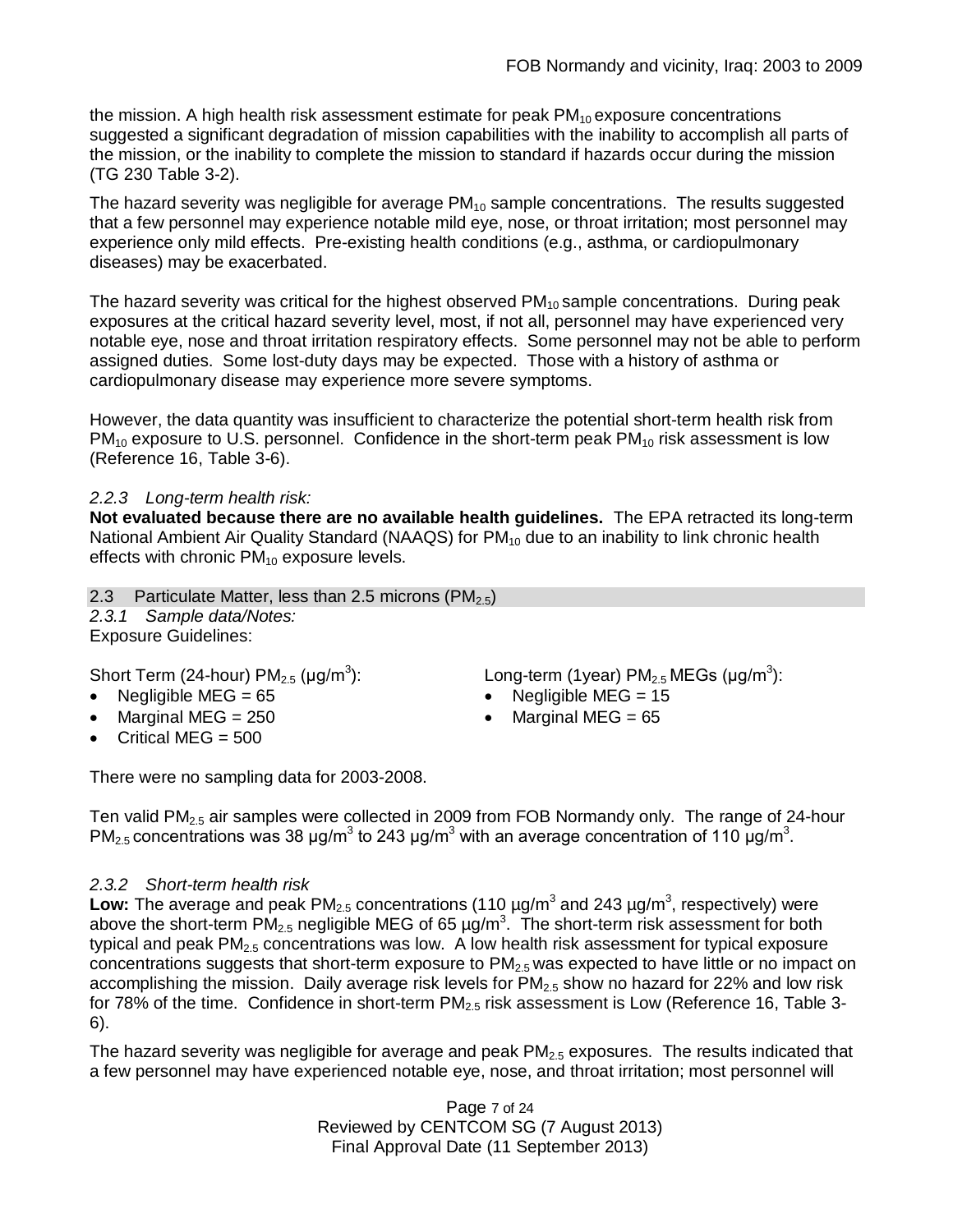experience only mild effects. Pre-existing health conditions (e.g., asthma, or cardiopulmonary diseases) may have been exacerbated. However, the data quantity was insufficient to characterize the potential short-term health risk from  $PM<sub>2.5</sub>$  exposure to U.S. personnel.

### *2.3.3 Long-term health risk*

**Moderate:** In 2009, the PM<sub>2.5</sub> long-term marginal MEG of 65  $\mu$ g/m<sup>3</sup> was exceeded by the average  $PM_{2.5}$  concentration (110  $\mu$ g/m<sup>3</sup>). With repeated exposures above the MEG, a small percentage of personnel may have increased risk for developing chronic health conditions such as reduced lung function or exacerbated chronic bronchitis, chronic obstructive pulmonary disease (COPD), asthma, atherosclerosis, or other cardiopulmonary diseases. Personnel with a history of asthma or cardiopulmonary disease were considered to be at particular risk. However, the data quantity was insufficient to characterize the potential long-term health risk from  $PM_{2.5}$  exposure to U.S. personnel.

### 2.4 Airborne Metals from  $PM_{10}$

### *2.4.1 Sample data/Notes:*

A total of 18 valid PM<sub>10</sub> airborne metal samples were collected at FOB Normandy and vicinity from 2003, and 2008-2009.

### *2.4.2 Short-term health risks:*

None identified based on the available sampling data.

### *2.4.3 Long-term health risks:*

None identified based on the available sampling data.

### 2.5 Volatile Organic Compounds (VOCs)

The likely sources of VOCs on FOB Normandy and vicinity were the result of fuel storage and transfers between storage tanks, vehicles and aircraft.

### *2.5.1 Sample data/Notes:*

The health risk assessment was based on average and peak concentrations of 22 valid volatile organic chemical (VOC) air samples collected at FOB Normandy (six samples) and JCOP Milledge (16 samples). None of the analyzed VOC pollutants were found at concentrations above short or long-term MEGs.

### *2.5.2 Short-term health risk:*

None identified based on available sampling data**.**

### *2.5.3 Long-term health risks:*

The data quantity was insufficient to characterize the potential long-term health risk from VOCs exposure to U.S. personnel. The environmental health risk assessment identified 4-Isopropyltoluene, decane, methylcyclopentane, n-Propylbenzene and sec-Butylbenzene as having the potential to cause long-term health risks. However, long-term MEGs are not available for4-Isopropyltoluene, decane, methylcyclopentane, n-Propylbenzene and sec-Butylbenzene, therefore long-term health risk associated with these chemicals could not be evaluated. Confidence in risk estimate was low.

# **3 Soil**

### 3.1 Site-Specific Sources Identified

FOB Normandy and vicinity were surrounded by mountains and the Diyata River. Soil release occurred when the surface was disturbed by vehicle traffic on unpaved roads, gusting winds from pressure systems, and industrial and/or agricultural activities.

> Page 8 of 24 Reviewed by CENTCOM SG (7 August 2013) Final Approval Date (11 September 2013)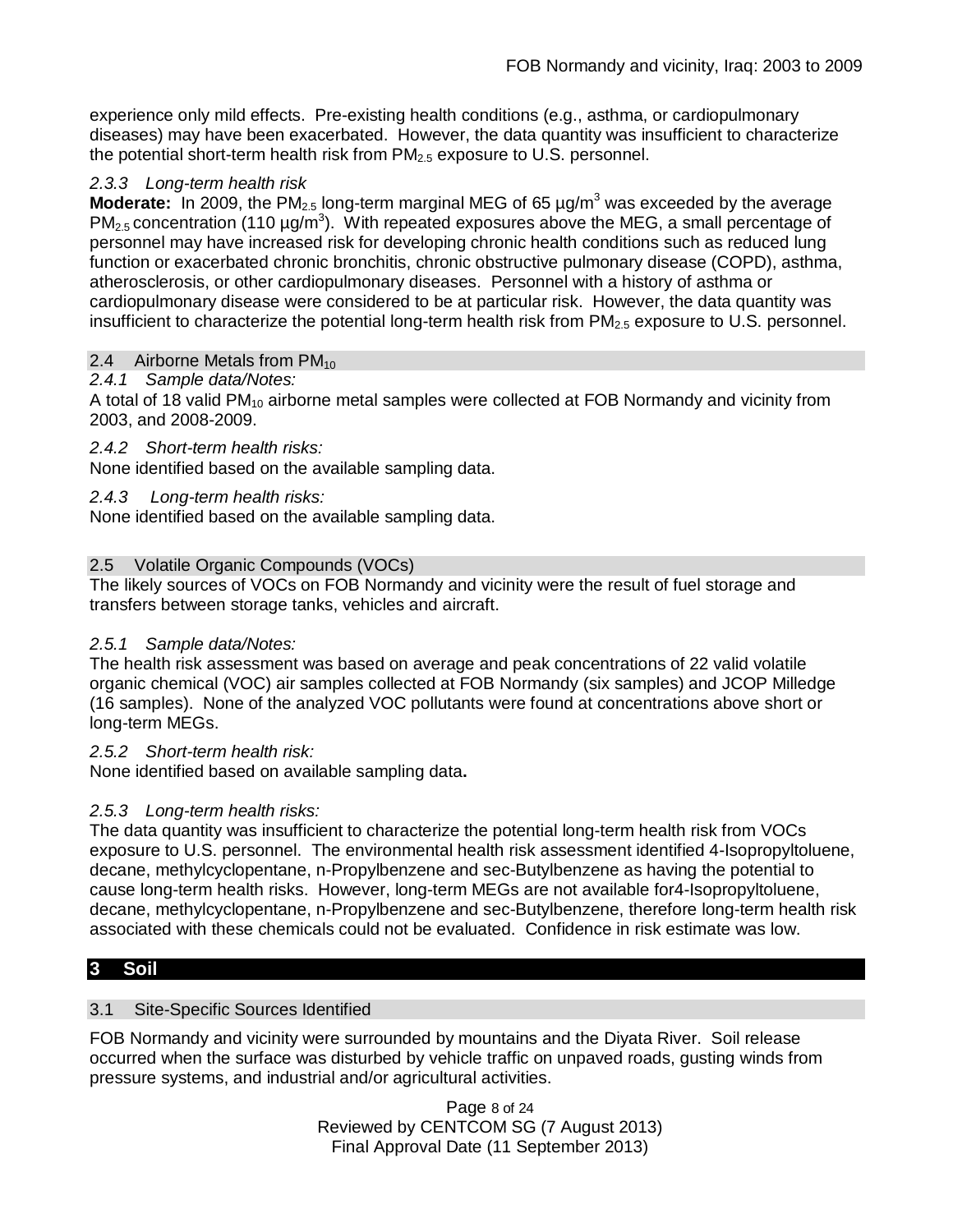### *3.1.1 Sample data/Notes:*

Analytical data for 20 soil samples collected in 2008-2009 at FOB Normandy (11 samples), and JCOP Milledge (nine samples) were assessed for metals, inorganic and organic chemicals. There were no sampling data for 2003-2007. The percent of the population exposed to soil and associated dust in the sampled areas was > 75% for 14 samples, 50-75% for three samples, and 25-50% for three samples. For the risk assessment, personnel were assumed to remain at this location for approximately 1 year. No health hazards were identified from surface soil samples collected.

### *3.1.2 Short-term health risk:*

Not an identified source of health risk. Currently, sampling data for soil are not evaluated for shortterm (acute) health risks.

### *3.1.3 Long-term health risks:*

No parameters exceeded 1-year Negligible MEGs, based on mean values; however, the peak concentration of naphthalene (63 mg/kg) at JCOP Milledge was above its Negligible MEG (18 mg/kg). The sample was collected at the site of a fuel spill. However, the data quantity was insufficient to characterize the potential long-term health risk from soil exposure to U.S. personnel.

### **4 Water**

In order to assess the risk to U.S. personnel from exposure to water in theater, the Army Institute of Public Health (AIPH) identified the most probable exposure pathways based on available information. The water exposures considered were the ingestion of water used for drinking and the use of water for non-drinking purposes (such as personal hygiene, or showering).

#### 4.1 Drinking Water

### *4.1.1 Site-Specific Sources Identified*

The primary source of drinking water at FOB Normandy and vicinity was bottled water. The secondary source of drinking water at FOB Normandy and vicinity was ROWPU-treated water from the Diyala River and several wells located on the bases. The water was treated by ROWPUs operated by KBR® (KBR® is a registered trademark of KBR inc.) to meet potable standards. There were no bottled water sampling results archived to use to conduct a risk assessment.

### *4.1.2 Sample data/Notes*

Eight samples taken in 2008-2009 represented drinking water exposures at FOB Normandy only. There were no drinking water samples for the other base camp.

### *4.1.3 Short-term health risk*

In 2008, magnesium exceeded its 14-day 15L/d Negligible MEG for short-term health risk. One magnesium sample (34 mg/L) exceeded its MEG (30 mg/L). TB MED 577 notes that the health effects for drinking water with a high concentration of magnesium are an increased risk of laxative effects and an increased susceptibility to dehydration because of the increased risk of laxative effects. However, the data quantity was insufficient to characterize the potential short-term health risk from drinking water exposure to U.S. personnel.

> Page 9 of 24 Reviewed by CENTCOM SG (7 August 2013) Final Approval Date (11 September 2013)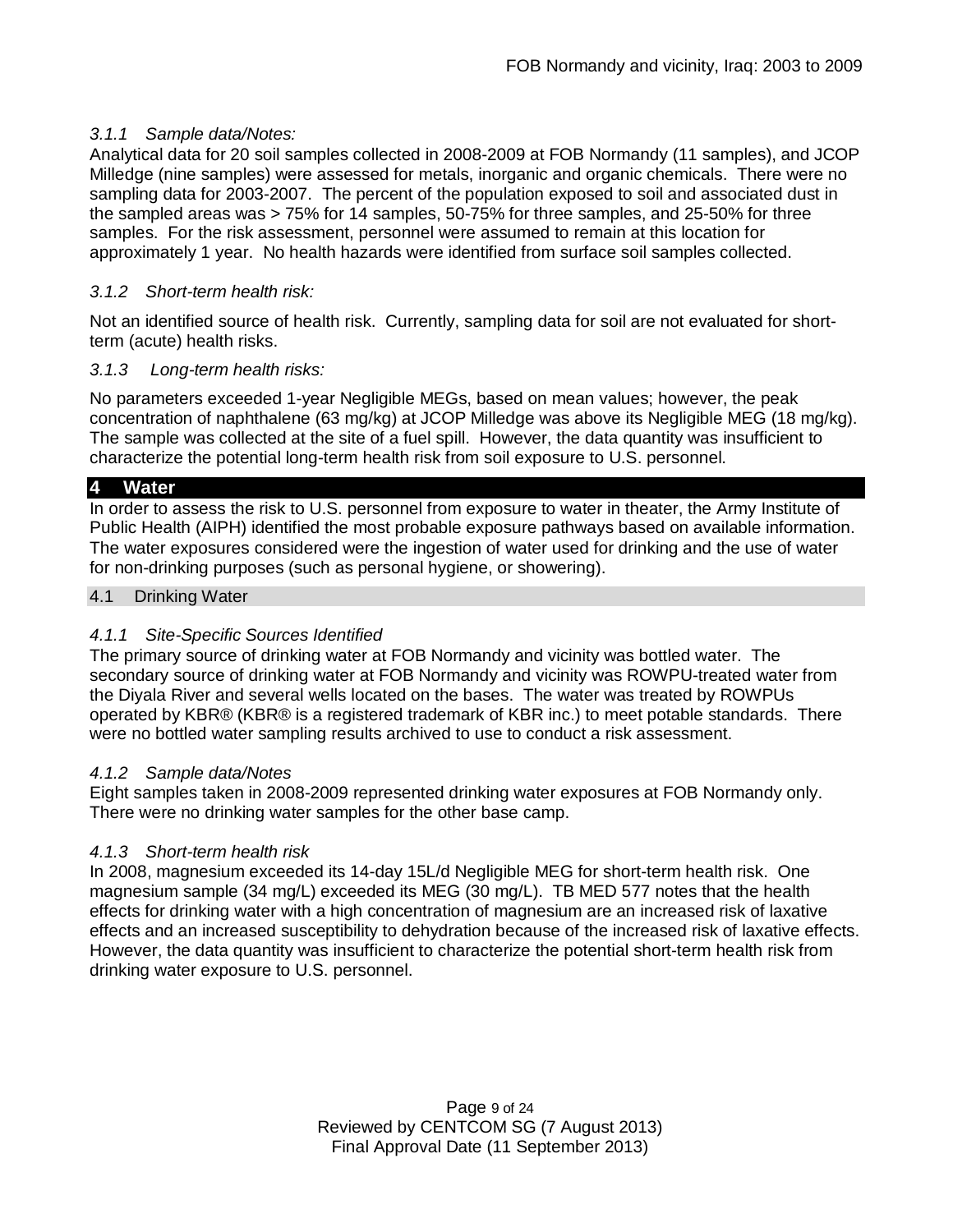### *4.1.4 Long-term health risk:*

The data quantity was insufficient to characterize the potential long-term health risk from drinking water exposure to U.S. personnel. The environmental health risk assessment identified chloride, chromium, magnesium, and sulfate as potential long-term health risks. However, long-term MEGs are not available for chloride, chromium, magnesium, and sulfate therefore long-term health risk associated with these chemicals could not be evaluated.

### 4.2 Water: Used for Other Purposes (Personal Hygiene, Showering, etc.)

### *4.2.1 Site-Specific Sources Identified*

U.S. personnel used the ROWPU-treated water supply and well water at FOB Normandy and vicinity for non-drinking purposes (i.e., personal hygiene, and showering, etc.).

### *4.2.2 Sample data/Notes*

Fourteen samples taken in 2008-2009 represented non-drinking water exposures at FOB Normandy (12 samples) and JCOP Milledge (two samples).

### *4.2.3 Short-term health risk:*

None identified based on available sampling data**.** No parameters exceeded 2.5 times the 14-day, 5 L/d Negligible MEGs.

### *4.2.4 Long-term health risk:*

The data quantity was insufficient to characterize the potential long-term health risk from non-drinking water exposure to U.S. personnel. The environmental health risk assessment identified chloride, chromium, magnesium, sulfate, and thallium as potential long-term health risk. Long-term MEGs are not available for chloride, chromium, magnesium, sulfate, and thallium, therefore long-term health risk associated with these chemicals could not be evaluated. Confidence in risk estimate is low.

# **5 Military Unique**

5.1 Chemical Biological, Radiological Nuclear (CBRN) Weapons:

No specific hazard sources were documented in Defense Occupational and Environmental Health Readiness System (DOEHRS), or the Military Exposure Surveillance Library (MESL) data portal from 2003 through 2009 timeframe.

### 5.2 Depleted Uranium (DU):

No specific hazard sources were documented in DOEHRS or MESL data portal from 2003 through 2009.

### 5.3 Ionizing Radiation:

No specific hazard sources were documented in DOEHRS or MESL data portal from 2003 through 2009.

### 5.4 Non-Ionizing Radiation:

There were several sources of non-ionizing radiation at FOB Normandy and vicinity. There were multiple communication antennas and satellite dishes located throughout the camp, as well as Counter Remote Control Improvised Explosive Device (CIED) Electronic warfare (CREW) Systems in the convoy vehicles and possibly soldier backpacks. Available documentation did not identify any non-ionizing radiation related injuries.

*Short-term and long-term health risks:* Low, with a medium confidence level.

Page 10 of 24 Reviewed by CENTCOM SG (7 August 2013) Final Approval Date (11 September 2013)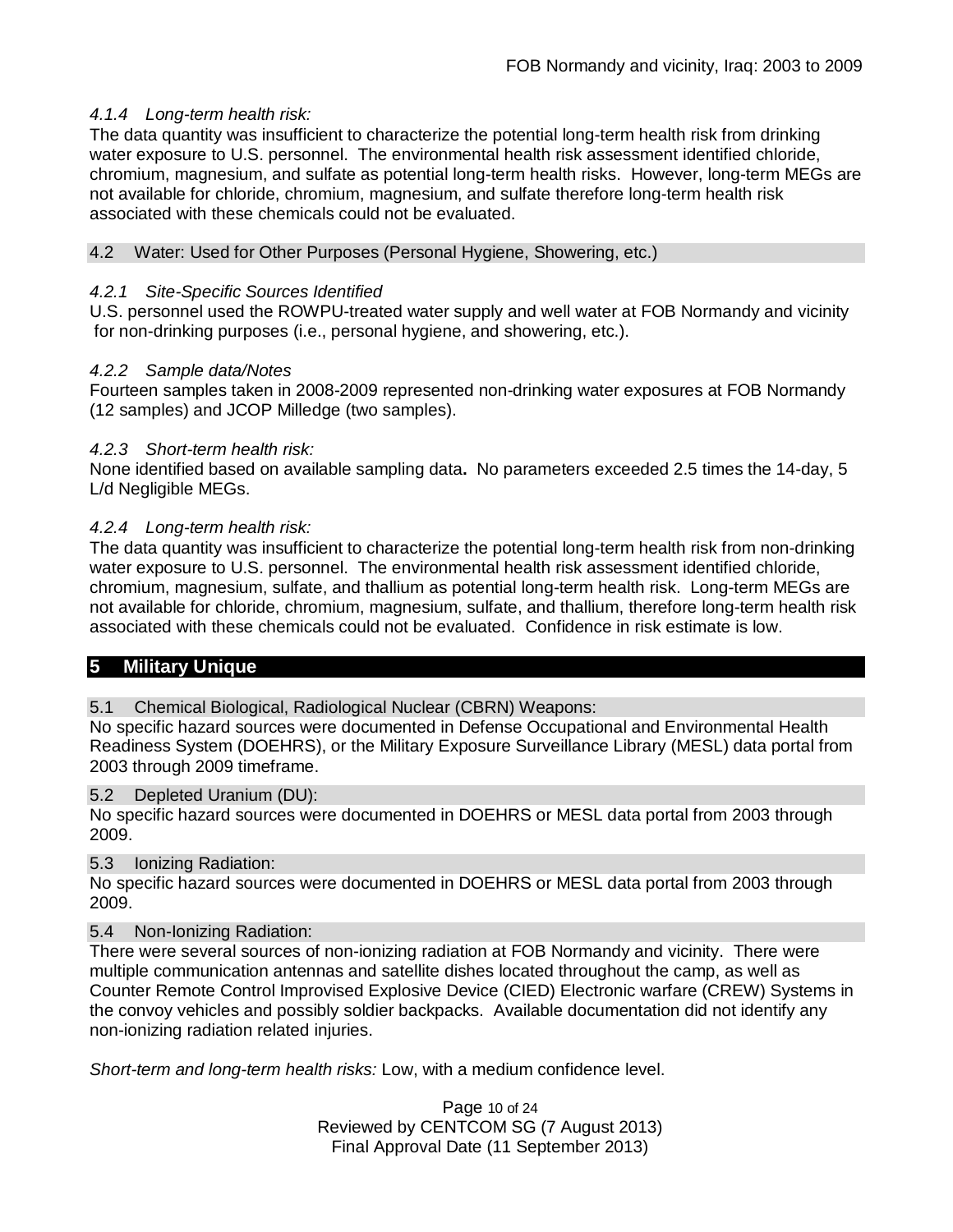### **6 Endemic Disease<sup>1</sup>**

This document lists the endemic diseases reported in the region, its specific health risks and severity and general health information about the diseases. In addition, site-specific information from the MESL database was used. The modification 11 to the CENTCOM deployment health surveillance and force health protection regulation (Reference 15) lists deployment requirements, to include immunization and chemoprophylaxis, in effect during the period covered by this POEMS.

#### 6.1 Foodborne and Waterborne Diseases

Food borne and waterborne diseases in the area are transmitted through the consumption of local food and water. Local unapproved food and water sources (including ice) are heavily contaminated with pathogenic bacteria, parasites, and viruses to which most U.S. Service Members have little or no natural immunity. Effective host nation disease surveillance does not exist within the country. Only a small fraction of diseases are identified or reported in host nation personnel. Diarrheal diseases are expected to temporarily incapacitate a very high percentage of U.S. personnel within days if local food, water, or ice is consumed. Hepatitis A and typhoid fever infections typically cause prolonged illness in a smaller percentage of unvaccinated personnel. Vaccinations are required for DOD personnel and contractors. In addition, although not specifically assessed in this document, significant outbreaks of viral gastroenteritis (e.g., norovirus) and food poisoning (e.g., *Bacillus cereus*, *Clostridium perfringens*, *Staphylococcus*) may occur.

### *6.1.1 Diarrheal diseases (bacteriological)*

**High, unmitigated; Low, mitigated**: Unmitigated health risk to U.S. personnel was high year round. Mitigation strategies in place include consumption of approved food, water, and ice; handwashing; and applied food/water safety mechanisms. Diarrheal diseases (bacteriological) could be expected to temporarily incapacitate a very high percentage of personnel (potentially over 50 percent per month) within days if local food, water, or ice was consumed. Field conditions (including lack of hand washing and primitive sanitation) may facilitate person-to-person spread and epidemics. Typically, these result in mild disease treated in outpatient setting; recovery and return to duty in less than 72 hours with appropriate therapy. A small proportion of infections may require greater than 72 hours limited duty, or hospitalization.

### *6.1.2 Hepatitis A*

**High, unmitigated; Low, mitigated:** Unmitigated health risk to U.S. personnel was high year round. Mitigation strategies in place include immunization, consumption of approved food, water, and ice; handwashing; and applied food/water safety mechanisms. U.S. Personnel did not drink untreated water, and vaccination for Hepatitis A is required for deployment into the CENTCOM Area of Responsibility (AOR). Hepatitis A typically occurs after consumption of fecally contaminated food or water or through direct fecal-oral transmission under conditions of poor hygiene and sanitation. Field conditions (including primitive sanitation, lack of hand washing) may facilitate outbreaks driven by person-to-person spread. A typical case involves 1 to 3 weeks of debilitating symptoms, sometimes initially requiring inpatient care; recovery and return to duty may require a month or more.

 $^{\text{1}}$  NOTE: "Risk" level refers to both severity of disease (without controls, for example vaccinations) and probability of disease based on local rates/endemic status. Diseases described are those presenting greater risk when compared with U.S. conditions. Most identified disease risks can and are being mitigated with military preventive medicine measures/policies.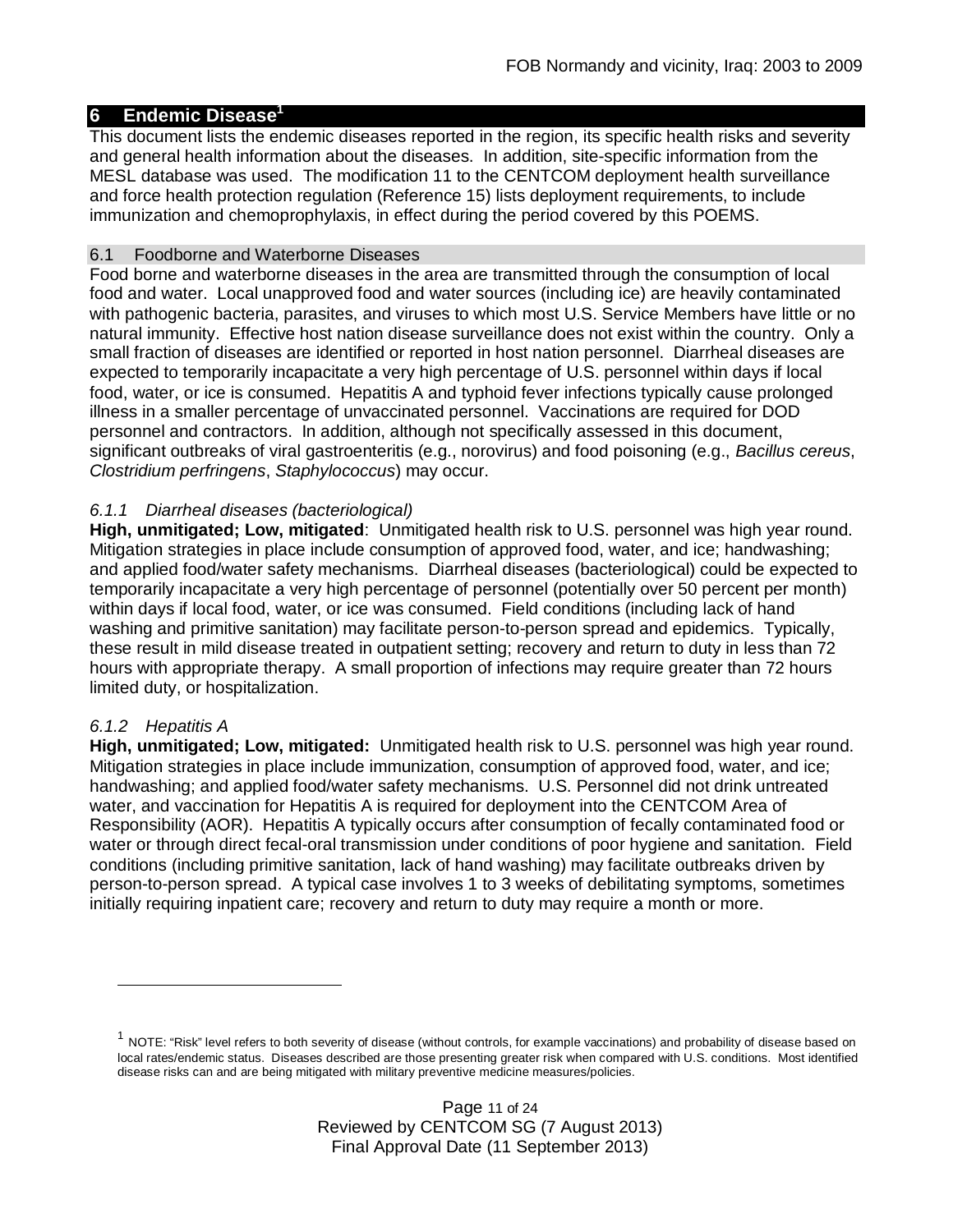### *6.1.3 Typhoid/paratyphoid Fever*

**High, unmitigated; Low, mitigated:** Unmitigated health risk to U.S. personnel was high year round. Mitigation was in place to reduce the risk to low. U.S. Personnel did not drink untreated water, and vaccination with typhoid fever vaccination is required for deployment into the CENTCOM AOR. Risk was typically highest following spring floods. Typhoid and paratyphoid fever are acquired through the consumption of fecally contaminated food or water. The two diseases are clinically similar, and in areas where they are endemic, typhoid typically accounts for 90 percent of cases. Asymptomatic carriers are common with typhoid and contribute to sustained transmission. In countries with a mixture of primitive and modern sanitation and hygiene, outbreaks of typhoid fever can occur and may involve all age groups. A small number of cases (less than 1% per month attack rate) could occur among unvaccinated personnel consuming local food, water, or ice. With appropriate treatment, typhoid and paratyphoid fever are debilitating febrile illnesses typically requiring 1 to 7 days of supportive care, followed by return to duty.

### *6.1.4 Diarrhea - protozoal*

**Moderate, unmitigated; Low, mitigated:** Unmitigated health risk to U.S. personnel was moderate year round. Risk was typically highest following spring floods. Mitigation strategies in place include consumption of approved food, water, and ice; handwashing; and applied food/water safety mechanisms. In general, *Cryptosporidium* spp., *Entamoeba histolytica*, and *Giardia lamblia* were the most common protozoal causes of diarrhea wherever sanitary conditions were significantly below U.S. standards. A small number of cases (less than 1% per month attack rate) could occur among personnel consuming local food, water, or ice. Outbreaks affecting a higher percentage of personnel were possible with *Cryptosporidium*. Symptomatic cases may vary in severity; typically mild disease demonstrating recovery and return to duty in less than 72 hours with appropriate therapy; severe cases may require 1 to 7 days of supportive care, followed by return to duty.

### *6.1.5 Brucellosis*

**Moderate, unmitigated; Low, mitigated:** Unmitigated health risk to U.S. personnel was moderate year round. Mitigation strategies in place include consumption of approved food, water and ice; handwashing; universal blood/fluid-borne pathogen protection when working with animals; and applied food/water safety mechanisms. Brucellosis is a common disease in cattle, sheep, goats, swine, and some wildlife species in most developing countries. Humans contract brucellosis through consumption of contaminated dairy products (or foods made with such products) or by occupational exposures to infected animals. The health risk from direct animal contact was likely to be highest in rural areas where livestock were present. The health risk from contaminated dairy products exists countrywide, including urban areas. Rare cases (less than 0.1% per month attack rate) could occur among personnel consuming local dairy products or having direct contact with livestock. With appropriate treatment, brucellosis is a febrile illness of variable severity, potentially requiring inpatient care; convalescence is usually over 7 days even with appropriate treatment.

# *6.1.6 Diarrhea - cholera*

**Moderate, unmitigated; Low, mitigated:** Unmitigated health risk to U.S. personnel was moderate year round. Mitigation was in place to reduce the risks to low. Mitigation strategies in place include consumption of approved food, water, and ice; handwashing; and applied food/water safety mechanisms. Development of symptomatic cholera requires exposure to large inoculums and typically is associated with ingestion of heavily contaminated food or water. Person-to-person spread of cholera occurs very infrequently, if at all. The majority of infections (75 percent or more, depending on biotype) among healthy adults are very mild or asymptomatic. Only a small percentage of infections are severe. Because cholera frequently causes serious public health impact, cholera cases are more likely to be reported under the International Health Regulations than other types of diarrhea.

> Page 12 of 24 Reviewed by CENTCOM SG (7 August 2013) Final Approval Date (11 September 2013)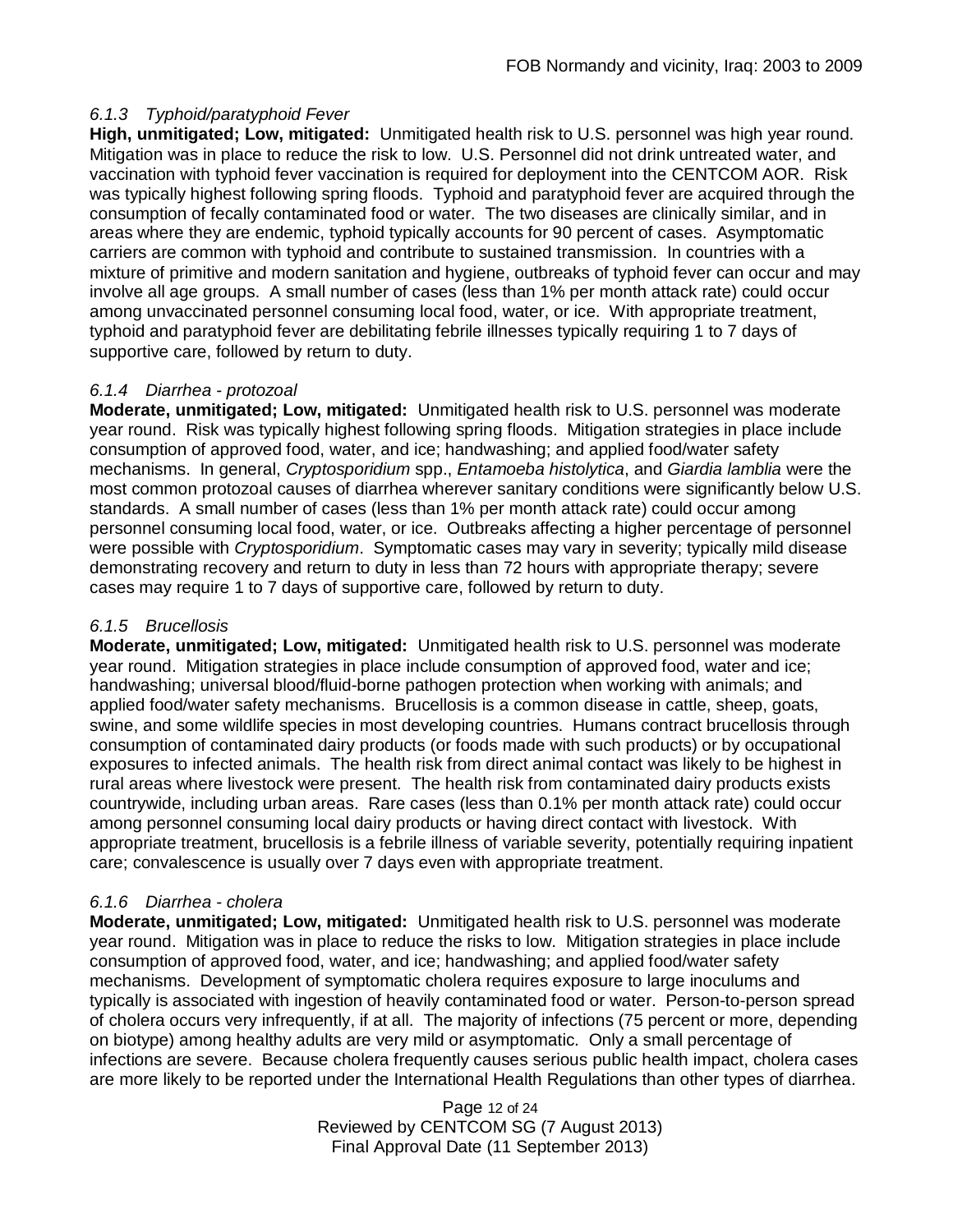Rare cases (less than 0.1% per month attack rate) could occur among personnel consuming local food, water, or ice. Most symptomatic cases are mild, with recovery and return to duty in less than 72 hours on appropriate outpatient treatment; severe cases may require 1-7 days of supportive or inpatient care, followed by return to duty.

# *6.1.7 Hepatitis E*

**Low:** Unmitigated health risk to U.S. personnel was low year round. Mitigation strategies in place include consumption of approved food, water, and ice; hand washing; and applied food/water safety mechanisms. Risk was typically highest following spring floods. Hepatitis E occurs in four major genotypes. Genotypes 1 and 2, found primarily in Africa and Asia, cause large numbers of sporadic cases, as well as large outbreaks. Fecal contamination of drinking water is the most common source of exposure for these genotypes. Large outbreaks are usually associated with particularly severe breakdowns in baseline sanitation, as often occurs during heavy rainfall which increases mixing of sewage and drinking water sources. Secondary household cases from person-to-person transmission are uncommon. Unlike hepatitis A, where local populations living in poor sanitary conditions were usually highly immune from childhood exposures, immunity levels for hepatitis E were often much lower, even in areas of extremely poor sanitation. Typically, outbreaks of hepatitis E occur primarily among adults. Although data are insufficient to assess potential disease rates, we cannot rule out rates approaching 1 percent per month among personnel consuming local food, water, or ice. Rates may exceed 1 percent per month for personnel heavily exposed during outbreaks in the local population. Typical case involves 1 to 3 weeks of debilitating symptoms, sometimes initially requiring inpatient care; recovery and return to duty may require a month or more.

# *6.1.8 Short-term health risks:*

**High to Low, unmitigated; Low to None, mitigated:** The overall short-term unmitigated health risk associated with other foodborne and waterborne diseases at FOB Normandy and vicinity was considered high (for bacterial diarrhea, hepatitis A, typhoid fever), moderate (for diarrhea-protozoal, diarrhea-cholera, brucellosis), and low (Hepatitis E) if local food or water was consumed. Preventive Medicine measures such as vaccinations, consumption of approved food, water, and ice; and handwashing reduced the health risk to low to none. Confidence in the risk estimate was medium.

# *6.1.9 Long-term health risks:*

**None identified based on available data**. Confidence in the risk estimate was medium.

# 6.2 Arthropod Vector-Borne Diseases

During warmer months (typically from April through November), ecological conditions support populations of arthropod vectors, including mosquitoes, ticks, and sandflies, with variable rates of disease transmission. A variety of vector-borne diseases occur at low or unknown levels; as a group, these diseases may constitute a significant risk in the absence of mitigation measures. Personnel exposed to mosquitoes, ticks, sandflies, or other biting vectors were at risk during day or night.

# *6.2.1 Malaria*

**None**: Indigenous transmission of malaria in Iraq was eliminated as of 2008 reducing risk among personnel exposed to mosquito bites to None.

# *6.2.2 Sandfly fever*

**Moderate, unmitigated; Low, mitigated:** Unmitigated health risk to U.S. personnel was moderate with seasonal transmission (May-June and September-October). The disease is transmitted by sandflies, which typically bite at night and breed in dark places rich in organic matter, particularly in rodent or other animal burrows. Rare cases are possible. Abandoned dwellings, sometimes used by

> Page 13 of 24 Reviewed by CENTCOM SG (7 August 2013) Final Approval Date (11 September 2013)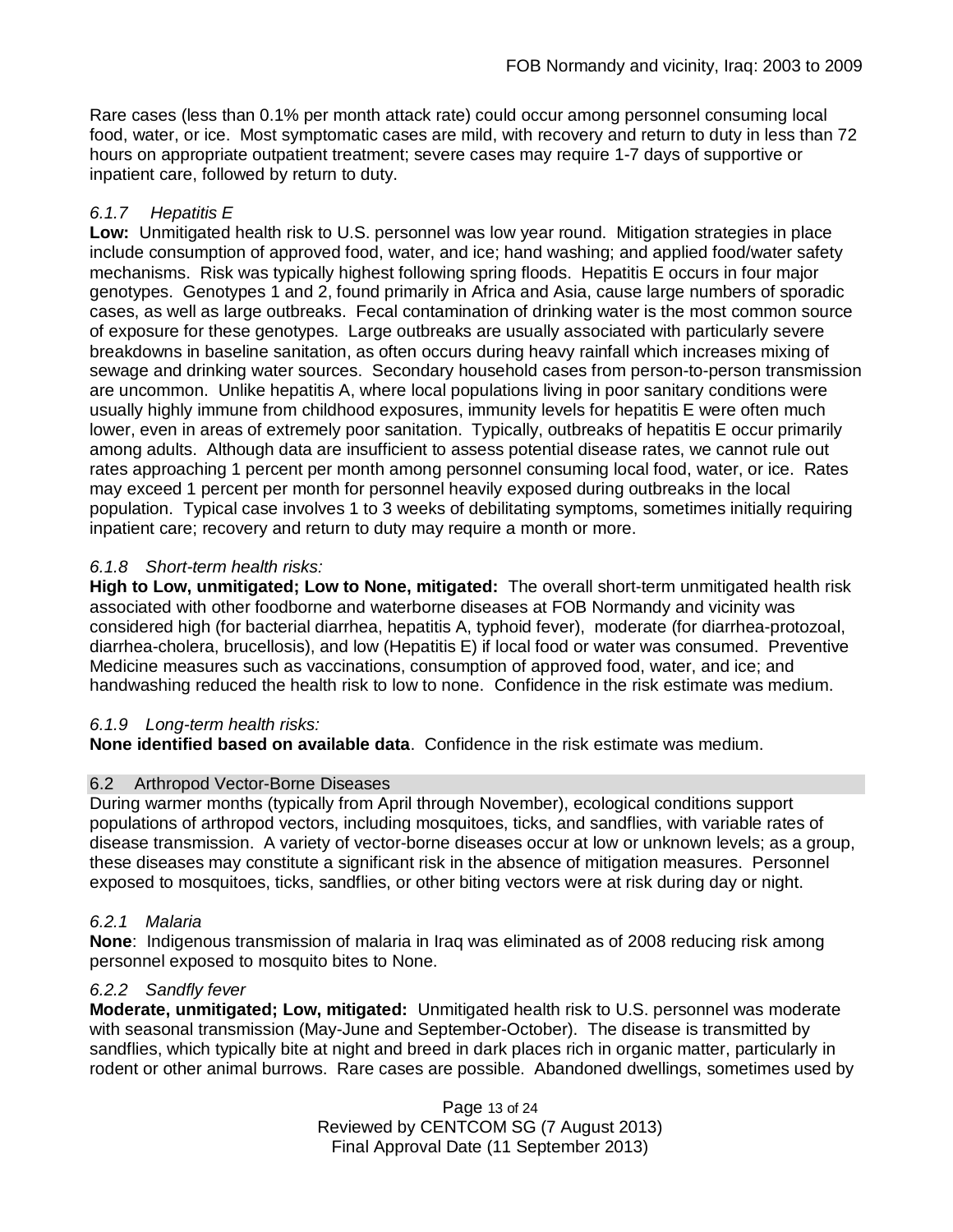troops as temporary quarters, also can harbor significant numbers of sandflies. Although data are insufficient to assess potential disease rates, 1 to 10 percent of personnel could be affected per month under worst-case conditions with no mitigation measures in place. In small groups exposed to heavily infected sandfly populations in focal areas, attack rates can be very high (over 50 percent). Incidents can result in debilitating febrile illness typically requiring 1 to 7 days of supportive care followed by return to duty. Mitigation measures in place include Individual Protective Measures (IPM) practices and permethrin treated uniforms. Mitigation strategies include proper wear of treated uniforms, application of repellent to exposed skin, and use of bed nets (when applicable). Additional measures used include the use of pesticides, reduction of pest/breeding habitats, and engineering controls.

### *6.2.3 Leishmaniasis-cutaneous*

**Moderate, unmitigated; Low, mitigated:** Unmitigated health risk to U.S. personnel was moderate with seasonal transmission (April-November). Leishmaniasis-cutaneous (acute form) is transmitted by sandflies. A small number of cases (less than 1% per month attack rate) could occur among personnel exposed to sandfly bites in areas with infected people, rodents, dogs, or other reservoir animals. In groups of personnel exposed to heavily infected sandflies in focal areas, attack rates can be very high (over 50%). Mitigation strategies in place include IPM practices, permethrin treated uniforms, pesticides, reduction of pest/breeding habitats, and engineering controls. Cutaneous infection is unlikely to be debilitating, though lesions can be disfiguring.

### *6.2.4 Leishmaniasis – visceral*

**Moderate, unmitigated; Low, mitigated:** Unmitigated health risk to U.S. personnel was moderate with seasonal transmission (April-November). Leishmaniasis-visceral is transmitted by sandflies. Rare cases are possible among personnel exposed to sandfly bites in areas with infected humans, dogs, or other reservoir animals. Asymptomatic chronic infections may occur and may become symptomatic years later. When symptomatic, visceral leishmaniasis causes a severe febrile illness, which typically requires hospitalization with convalescence over 7 days. Mitigation strategies in place include IPM practices, permethrin treated uniforms, pesticides, reduction of pest/breeding habitats, and engineering controls.

### *6.2.5 Crimean-Congo hemorrhagic fever*

**Moderate, unmitigated; Low, mitigated:** Unmitigated health risk to U.S. personnel was moderate year round. Crimean-Congo hemorrhagic fever (CCHF) infections can occur as sporadic cases or clusters of cases, and are associated with tick bites or occupational contact with blood or secretions from infected animals. Outbreaks of CCHF occur infrequently. It is a very severe illness typically requiring intensive care with fatality rates from 5% to 50%. Mitigation strategies in place include IPM practices, permethrin treated uniforms, pesticides, reduction of pest/breeding habitats, and engineering controls.

# *6.2.6 Sandfly fever*

**Moderate, unmitigated; Low, mitigated:** Unmitigated health risk to U.S. personnel was moderate with seasonal transmission (May-June and September-October). The disease is transmitted by sandflies, which typically bite at night and breed in dark places rich in organic matter, particularly in rodent or other animal burrows. Rare cases are possible. Abandoned dwellings, sometimes used by troops as temporary quarters, also can harbor significant numbers of sandflies. Although data are insufficient to assess potential disease rates, 1 to 10 percent of personnel could be affected per month under worst-case conditions with no mitigation measures in place. In small groups exposed to heavily infected sandfly populations in focal areas, attack rates can be very high (over 50 percent). Incidents can result in debilitating febrile illness typically requiring 1 to 7 days of supportive care followed by return to duty. Mitigation measures in place include IPM practices and permethrin treated uniforms. Mitigation strategies include proper wear of treated uniforms, application of repellent to

> Page 14 of 24 Reviewed by CENTCOM SG (7 August 2013) Final Approval Date (11 September 2013)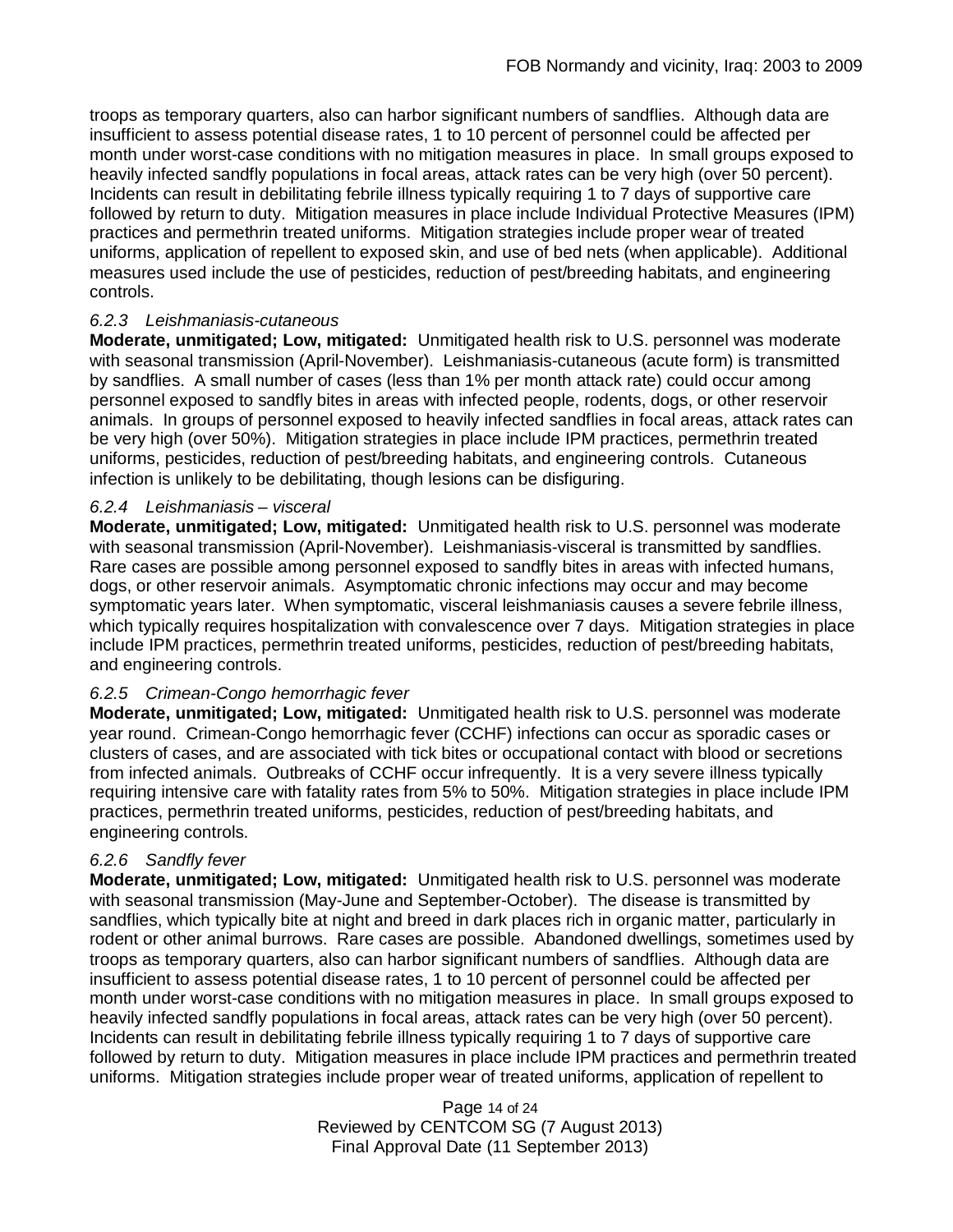exposed skin, and use of bed nets (when applicable). Additional measures used include the use of pesticides, reduction of pest/breeding habitats, and engineering controls.

### *6.2.7 Sindbis (and Sindbis-like viruses)*

**Low**: Unmitigated health risk to U.S. personnel was low with seasonal transmission (April-November). Sindbis and sindbis-like viruses are maintained in a bird-mosquito cycle in rural areas and occasionally caused limited outbreaks among humans. The viruses are transmitted by a variety of *Culex* mosquito species found primarily in rural areas. A variety of bird species may serve as reservoir or amplifying hosts. Extremely rare cases (less than 0.01% per month attack rate) could have occurred seasonally (April - November). Debilitating febrile illness often accompanied by rash, typically requires 1 to 7 days of supportive care; significant arthralgias may persist for several weeks or more in some cases. Mitigation measures in place include IPM practices and permethrin treated uniforms. Mitigation strategies include proper wear of treated uniforms, application of repellent to exposed skin, and use of bed nets (when applicable). Additional measures used include the use of pesticides, reduction of pest/breeding habitats, and engineering controls.

# *6.2.8 Rickettsioses, tickborne (spotted fever group)*

**Low**: Unmitigated health risk to U.S. personnel was low with seasonal transmission (April-November). Rare cases (less than 0.1% per month) of rickettsioses disease are possible among personnel exposed to tick bites. Rickettsioses are transmitted by multiple species of hard ticks, including *Rhipicephalus* spp., which are associated with dogs. Other species of ticks, including *Ixodes* are also capable of transmitting rickettsial pathogens in this group. In addition to dogs, various rodents and other animals also may serve as reservoirs. Ticks are most prevalent from April through November. Incidents can result in debilitating febrile illness, which may require 1 to 7 days of supportive care followed by return to duty. Mitigation measures in place include IPM practices and permethrin treated uniforms. Mitigation strategies include proper wear of treated uniforms, application of repellent to exposed skin, and use of bed nets (when applicable). Additional measures used include the use of pesticides, reduction of pest/breeding habitats, and engineering controls.

# *6.2.9 Typhus-murine (fleaborne)*

**Low**: Unmitigated health risk to U.S. personnel was low year round. Typhus-murine is assessed as present, but at unknown levels. Rare cases are possible among personnel exposed to rodents (particularly rats) and fleabites. Incidents may result in debilitating febrile illness typically requiring 1 to 7 days of supportive care followed by return to duty. Mitigation measures in place include IPM practices and permethrin treated uniforms. Mitigation strategies include proper wear of treated uniforms, application of repellent to exposed skin, and use of bed nets (when applicable). Additional measures used include the use of pesticides, reduction of pest/breeding habitats, and engineering controls.

# *6.2.10 West Nile fever*

**Low:** Unmitigated health risk to U.S. personnel was low with seasonal transmission (April-November). West Nile fever was present and maintained by the bird population and mosquitoes that help to transfer the diseases from birds to humans. The majority of infections in young, healthy adults are asymptomatic although it can result in fever, headache, tiredness, and body aches, occasionally with a skin rash (on the trunk of the body) and swollen lymph glands. West Nile fever is a febrile illness typically requiring 1-7 days of inpatient care followed by return to duty; convalescence may be prolonged. Mitigation strategies in place include IPM practices, permethrin treated uniforms, pesticides, reduction of pest/breeding habitats, and engineering controls.

> Page 15 of 24 Reviewed by CENTCOM SG (7 August 2013) Final Approval Date (11 September 2013)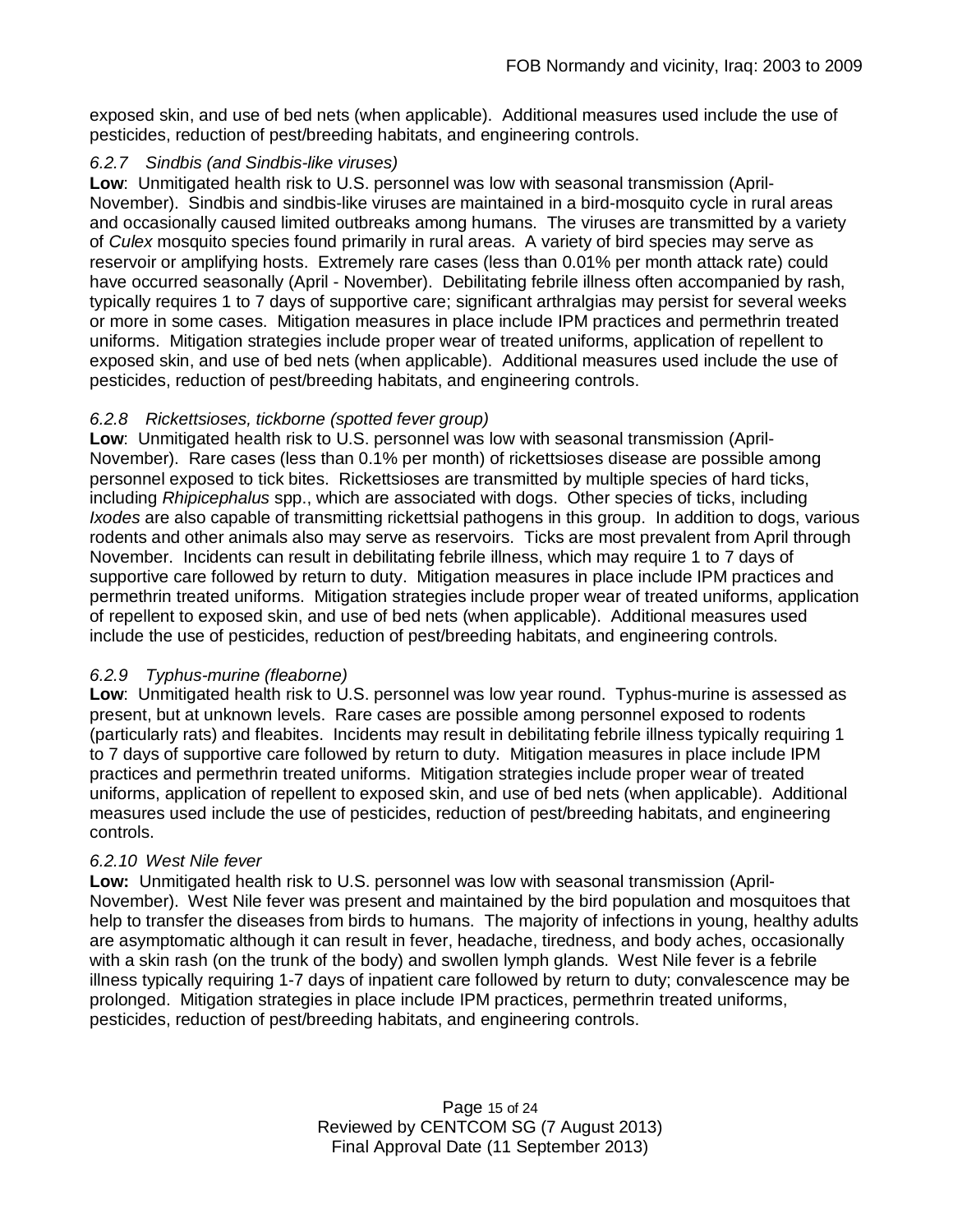### *6.2.11 Short-term health risks:*

**Moderate to Low, unmitigated; Low to None, mitigated:** The overall short-term unmitigated health risk associated with arthropod vector-borne diseases at FOB Normandy and vicinity was considered Moderate (for sandfly fever, leishmaniasis (cutaneous and visceral), and Crimean-Congo hemorrhagic fever) and Low (for rickettsioses, typhus-murine (fleaborne) West Nile fever, and sindbis). Preventive measures such as IPM practices, proper wear of treated uniforms and application of repellent to exposed skin reduced the health risk to low to none for arthropod vector-vector borne diseases. Confidence in the risk estimate was medium.

### *6.2.12 Long-term health risks:*

**Low:** The unmitigated risk is moderate for leishmaniasis-visceral (chronic). Risk was reduced to low by proper wear of the uniform and application of repellent to exposed skin. Confidence in the risk estimate is high.

#### 6.3 Water Contact Diseases

Tactical operations or recreational activities that involve extensive contact with surface water such as lakes, streams, rivers, or flooded fields may result in significant exposure to leptospirosis and schistosomiasis. Arid portions of Iraq without permanent or persistent bodies of surface water do not support transmission of leptospirosis or schistosomiasis. Risk was restricted primarily to areas along rivers and lakes. These diseases can debilitate personnel for up to a week or more. Leptospirosis risk typically increases during flooding. In addition, although not specifically assessed in this document, bodies of surface water are likely to be contaminated with human and animal waste. Activities such as wading or swimming may result in exposure to enteric diseases including diarrhea and hepatitis via incidental ingestion of water. Prolonged water contact also may lead to the development of a variety of potentially debilitating skin conditions including bacterial or fungal dermatitis.

### *6.3.1 Leptospirosis*

**Moderate, unmitigated; Low, mitigated**: Unmitigated health risk to U.S. personnel was moderate with seasonal transmission (April-November). Human infections occur through exposure to water or soil contaminated by infected animals and is associated with wading, and swimming in contaminated, untreated open water. The occurrence of flooding after heavy rainfall facilitates the spread of the organism because as water saturates the environment leptospirosis present in the soil passes directly into surface waters. Leptospirosis can enter the body through cut or abraded skin, mucous membranes, and conjunctivae. Infection may also occur from ingestion of contaminated water. The acute, generalized illness associated with infection may mimic other tropical diseases (for example, dengue fever, malaria, and typhus), and common symptoms include fever, chills, myalgia, nausea, diarrhea, cough, and conjunctival suffusion. Manifestations of severe disease can include jaundice, renal failure, hemorrhage, pneumonitis, and hemodynamic collapse. Recreational activities involving extensive water contact may result in personnel being temporarily debilitated with leptospirosis. Mitigation strategies in place include avoiding water contact and recreational water activities; proper wear of uniform, especially footwear, and protective coverings for cuts/abraded skin.

### *6.3.2 Schistosomiasis*

**Moderate, unmitigated; Low, mitigated**: Unmitigated health risk to U.S. personnel was moderate with seasonal transmission (April-November). Humans are the principal reservoir for schistosomes; humans shed schistosome eggs in urine or feces. Animals such as cattle and water buffalo may also be significant reservoirs. Rare cases (less than 0.1% per month attack rate) may occur among personnel wading or swimming in lakes, streams, or irrigated fields which were frequently contaminated with human and animal waste containing schistosome eggs. In groups with prolonged

> Page 16 of 24 Reviewed by CENTCOM SG (7 August 2013) Final Approval Date (11 September 2013)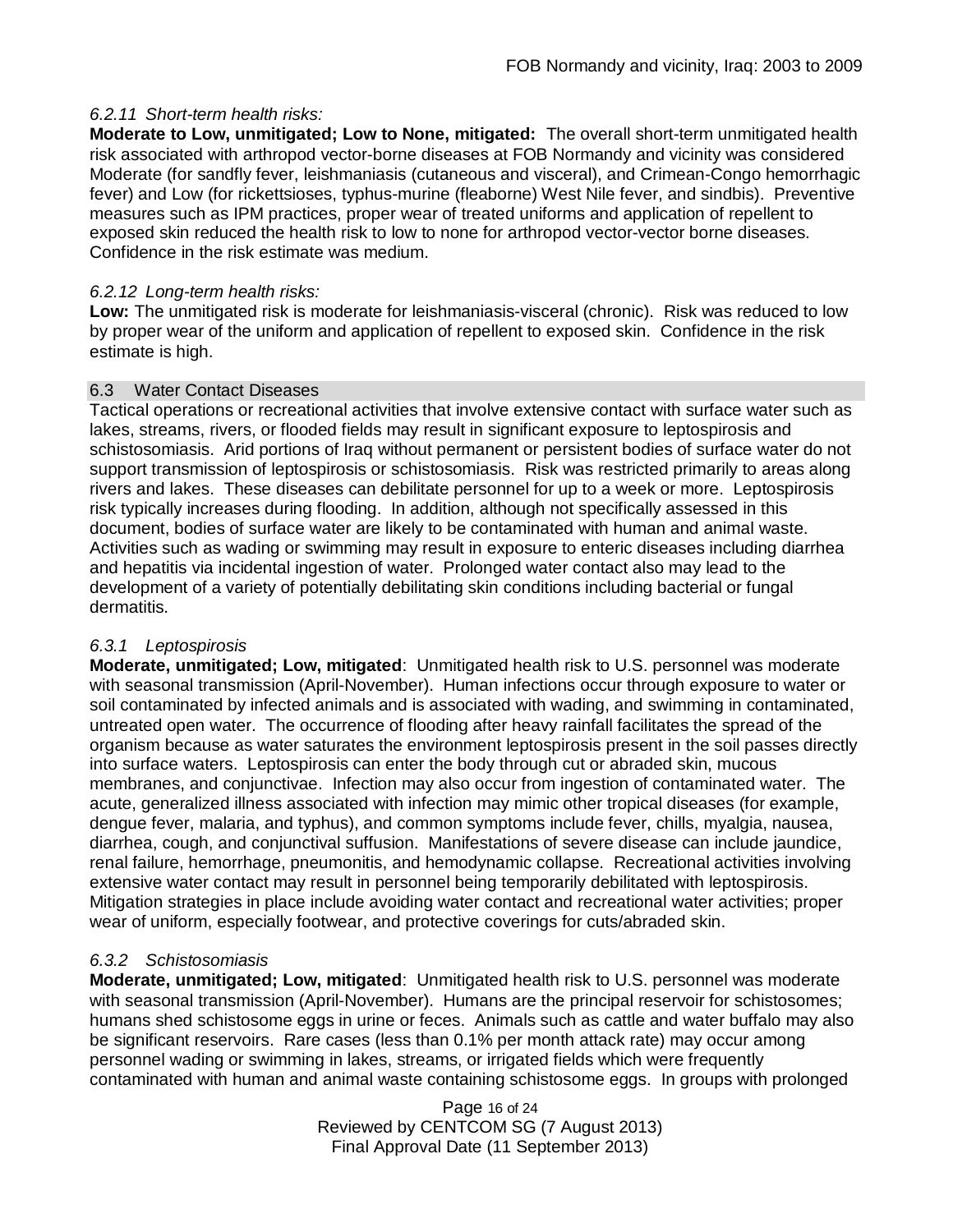exposure to heavily contaminated foci, attack rates may exceed 10%. Exceptionally heavy concentrations of schistosomes may occur in discrete foci, which were difficult to distinguish from less contaminated areas. In non-immune personnel exposed to such foci, rates of acute schistosomiasis may be over 50%. Mild infections are generally asymptomatic. In very heavy acute infections, a febrile illness (acute schistosomiasis) may occur, especially with Schistosoma japonicum and S. mansoni, requiring hospitalization and convalescence over 7 days. Mitigation strategies in place include avoiding water contact and recreational water activities; proper wear of uniform, especially footwear, and protective coverings for cuts/abraded skin.

### *6.3.3 Short-term health risks:*

**Moderate, unmitigated; Low to None, mitigated:** The overall short-term unmitigated health risk associated with water contact diseases at FOB Normandy and vicinity was considered moderate (for leptospirosis and schistosomiasis). Preventive measures such as avoiding water contact and recreational water activities; and protective coverings for cuts/abraded skin reduced the health risk to low to none. Confidence in the risk estimate was medium.

### *6.3.4 Long-term health risks:*

None identified based on available data. Confidence in the risk estimate was medium.

### 6.4 Respiratory Diseases

Although not specifically assessed in this document, deployed U.S. forces may be exposed to a wide variety of common respiratory infections in the local population. These include influenza, pertussis, viral upper respiratory infections, viral and bacterial pneumonia, and others. The U.S. military populations living in close-quarter conditions are at risk for substantial person-to-person spread of respiratory pathogens. Influenza is of particular concern because of its ability to debilitate large numbers of unvaccinated personnel for several days.

# *6.4.1 Tuberculosis (TB)*

**Moderate, unmitigated; Low, mitigated:** Unmitigated health risk to U.S. personnel was moderate year round. Tuberculosis (TB) is usually transmitted through close and prolonged exposure to an active case of pulmonary or laryngeal TB, but can also occur with incidental contact. The risk of TB in U.S. forces varies with individual exposure. TB was evaluated as part of the Post Deployment Health Assessment (PDHA). Mitigation strategies include routine medical screenings; enforcing minimum space allocation in housing units; implementing head-to-toe sleeping in crowded housing units; implementation of proper personal protective equipment (PPE), when necessary (treating active case, detainee operations); and active case isolation in negative pressure rooms, where available.

# *6.4.2 Meningococcal meningitis*

**Low:** Unmitigated health risk to U.S. personnel was low year round. Meningococcal meningitis is transmitted from person to person through droplets of respiratory or throat secretions. Risk is comparable to the U.S. among unvaccinated personnel who have close contact with the local population. Close and prolonged contact facilitates the spread of this disease. Meningococcal meningitis is a potentially very severe disease typically requiring intensive care; fatalities may occur in 5-15% of cases. Mitigation strategies include routine medical screenings; enforcing minimum space allocation in housing units; implementing head-to-toe sleeping in crowded housing units; implementation of proper PPE, when necessary (treating active case, detainee operations); and active case isolation in negative pressure rooms, where available. Additional measures include vaccination and frequent sanitation of common use items (phones, door handles) and areas.

> Page 17 of 24 Reviewed by CENTCOM SG (7 August 2013) Final Approval Date (11 September 2013)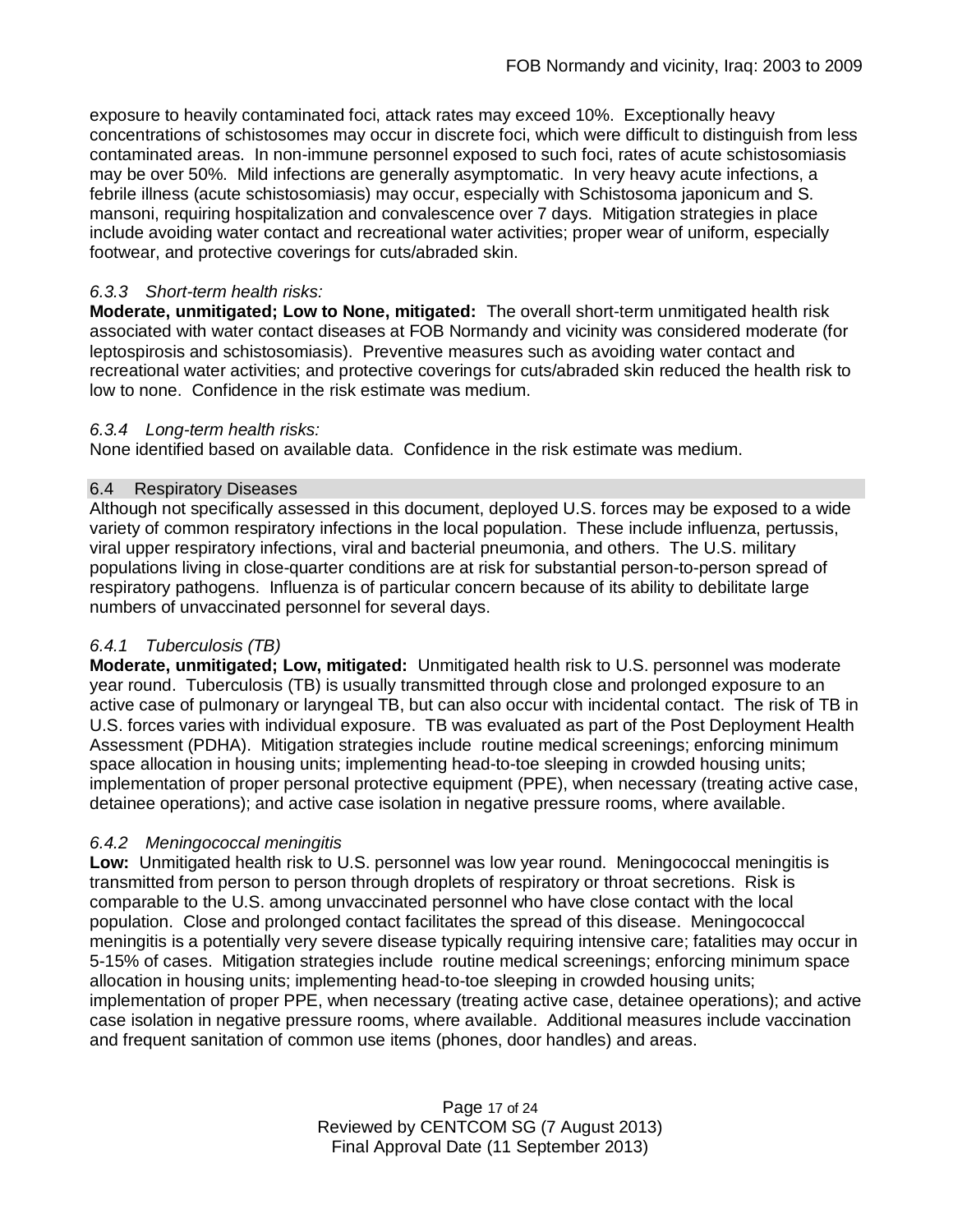### *6.4.3 Short-term health risks:*

**Moderate to Low, unmitigated**; **Low to None, mitigated:** The overall short-term unmitigated health risk associated with respiratory diseases at FOB Normandy and vicinity was considered moderate (for tuberculosis) to low (for meningococcal meningitis). Preventive measures such as vaccination; routine medical screenings; and active case isolation in negative pressure rooms reduced the health risk to low to none. Confidence in the risk estimate was medium.

### *6.4.4 Long-term health risks:*

**None identified based on available data.** TB was evaluated as part of the Post Deployment Health Assessment (PDHA). A TB skin test was required post-deployment if potentially exposed and was based upon individual service policies.

### 6.5 Animal-Contact Diseases

### *6.5.1 Rabies*

**Moderate, unmitigated; Low, mitigated:** Unmitigated health risk to U.S. personnel was moderate year round. Occurrence in local animals was well above U.S. levels due to the lack of organized control programs. Dogs were the primary reservoir of rabies in Iraq, and a frequent source of human exposure. In June 2008, the New Jersey Health department in The United States reported a confirmed case of rabies in a mixed-breed dog recently imported from Iraq. Rabies is transmitted by exposure to the virus-laden saliva of an infected animal, typically through bites, but could occur from scratches contaminated with the saliva. No cases of rabies acquired in Iraq have been identified in U.S. Service Members to date. The vast majority (>99%) of persons who develop rabies disease will do so within a year after a risk exposure, there have been rare reports of individuals presenting with rabies disease up to six years or more after their last known risk exposure. Mitigation strategies included command emphasis of CENTCOM GO 1B, reduction of animal habitats, active pest management programs, and timely treatment of feral animal scratches/bites.

### *6.5.2 Q-Fever*

**Moderate, unmitigated; Low, mitigated:** Potential health risk to U.S. personnel was moderate year round. Rare cases were possible among personnel exposed to aerosols from infected animals, with clusters of cases possible in some situations. Significant outbreaks (affecting 1-50 percent) could occur in personnel with heavy exposure to barnyards or other areas where animals are kept. Unpasteurized milk may also transmit infection. The primary route of exposure is respiratory, with an infectious dose as low as a single organism. Q-Fever is a debilitating febrile illness, sometimes presenting as pneumonia, typically requiring 1 to 7 days of inpatient care followed by return to duty. Mitigation strategies include consuming approved food sources, avoidance of animals and farms, dust abatement when working in these areas (wet mop, water sprayed on high volume traffic areas, etc.), and proper PPE for personnel working with animals, and immunization.

### *6.5.3 Anthrax*

**Low:** Unmitigated health risk to U.S. personnel was low year round. Cutaneous and gastrointestinal anthrax are the most common forms of naturally occurring infection; cutaneous anthrax is transmitted by direct contact with infected animals or carcasses, including hides. Eating undercooked infected meat can result in contracting gastrointestinal anthrax. Pulmonary anthrax is contracted through inhalation of spores and is extremely rare. Cutaneous anthrax typically requires 1 to 7 days of supportive care with subsequent return to duty; gastrointestinal anthrax typically requires hospitalization, and has a high fatality rate if untreated. Mitigation strategies include consuming approved food sources, avoidance of animals and farms, dust abatement when working in these areas (wet mop, water sprayed on high volume traffic areas, etc.), and proper PPE for personnel working with animals, and immunization.

> Page 18 of 24 Reviewed by CENTCOM SG (7 August 2013) Final Approval Date (11 September 2013)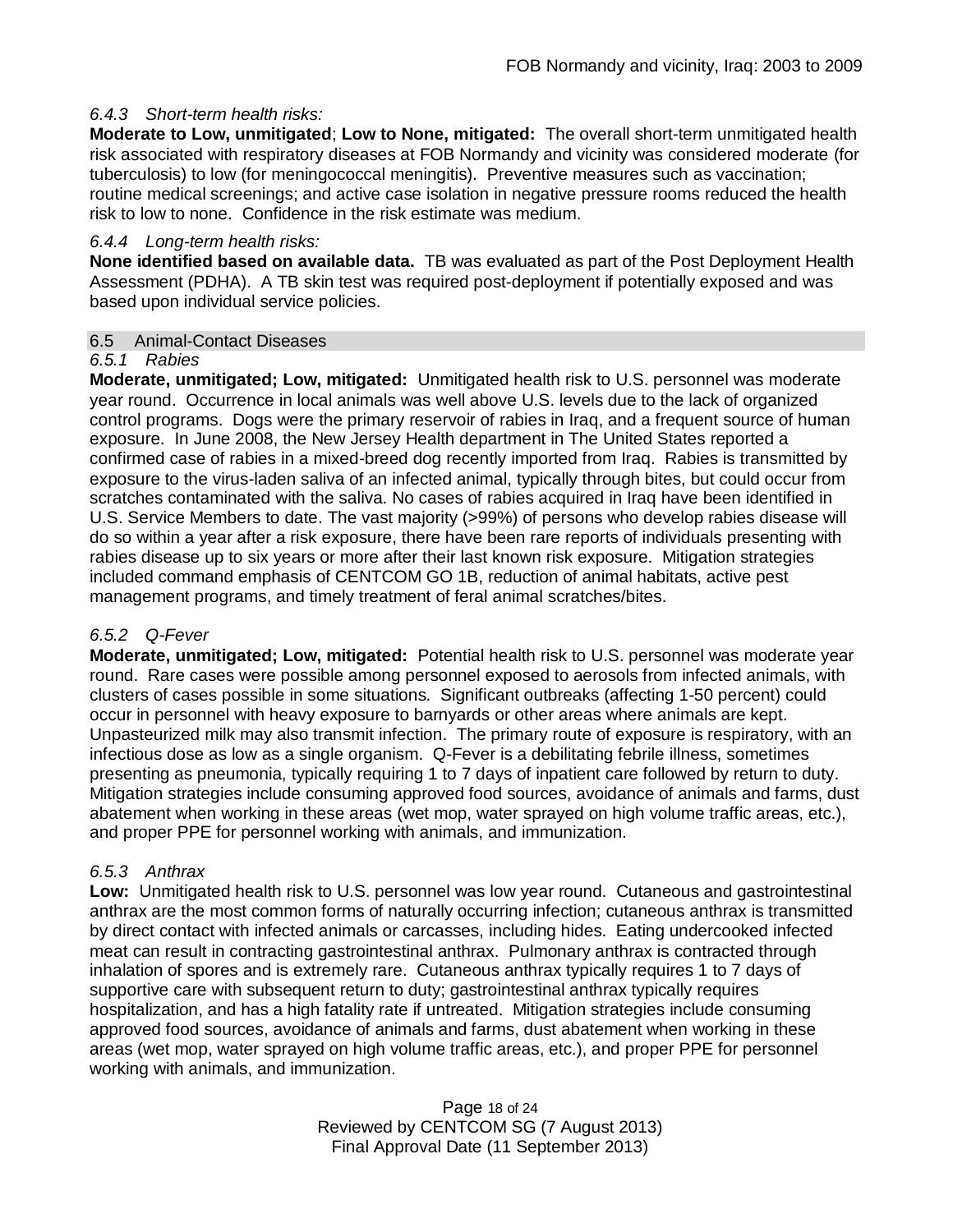### *6.5.4 H5N1 avian influenza*

**Low:** Unmitigated health risk to U.S. personnel was low year round. Extremely rare cases could occur in U.S. personnel who have close contact with birds or poultry infected with H5N1. H5N1 is a very severe illness. The fatality rate is higher than 50 percent in symptomatic cases. Mitigation strategies include avoidance with birds/poultry and proper cooking temperatures for poultry products.

### *6.5.5 Short-term health risks:*

**Moderate to Low, unmitigated; Low to None, mitigated:** The overall short-term unmitigated health risk associated with animal contact diseases at FOB Normandy and vicinity was considered moderate (for rabies, Q-fever) to Low (for anthrax, H5N1 avian influenza). Preventive measures such as consuming approved food sources; immunization; and avoidance of animals and farms reduced the health risk to low to none. Confidence in risk estimate was medium.

#### *6.5.6 Long-term health risks:*

**Low:** The long-term risk for rabies is low because the incubation period for rabies can be several years in rare cases.

### **7 Venomous Animal/Insect**

All information was taken directly from the Clinical Toxinology Resources web site from the University of Adelaide, Australia (Reference 2). The species listed below have home ranges that overlap the location of FOB Normandy and vicinity, and may present a health risk if they are encountered by personnel. See Section 9 for more information about pesticides and pest control measures.

#### 7.1 Spiders

 *Latrodectus pallidus*: Clinical effects uncertain, but related to medically important species, therefore major envenoming cannot be excluded.

### 7.2 Scorpions

- *Androctonus crassicauda (black scorpion):* Severe envenoming possible and potentially lethal, however most stings cause only severe local pain.
- *Buthacus leptochelys*, *Buthacus macrocentrus*, *Compsobuthus jakesi*, *Compsobuthus matthiesseni*, *Compsobuthus werneri Odontobuthus doriae*, *Orthochirus iraqus*, and *Orthochirus scrobiculosus*: Clinical effects unknown; there are a number of dangerous Buthid scorpions, but also others known to cause minimal effects only. Without clinical data it is unclear where this species fits within that spectrum.
- *Euscorpius italicus* and *Scorpio maurus*: Mild envenoming only, not likely to prove lethal.
- *Hemiscorpius lepturus*: Severe envenoming possible, potentially lethal.
- *Hottentotta saulcyi*, *Hottentotta scaber*, and *Hottentotta schach*: Moderate envenoming possible but unlikely to prove lethal.

#### 7.3 Snakes

- *Cerastes cerastes* and *Cerastes gasperettii*: Potentially lethal envenoming, though unlikely.
- *Echis sochureki*: *M*oderate to severe, potentially lethal envenoming.
- *Hemorrhois ravergieri*, *Malpolon monspessulanus*, *Psammophis schokari*, *Pseudocyclophis persicus, Telescopus fallax* and *Telescopus tessellatus*: Clinical effects unknown, but unlikely to cause significant envenoming.
- *Macrovipera lebetina* subspecies e*uphratica* and subspecies *obtusa,and Vipera albicornuta*: Severe envenoming possible, potentially lethal.

Page 19 of 24 Reviewed by CENTCOM SG (7 August 2013) Final Approval Date (11 September 2013)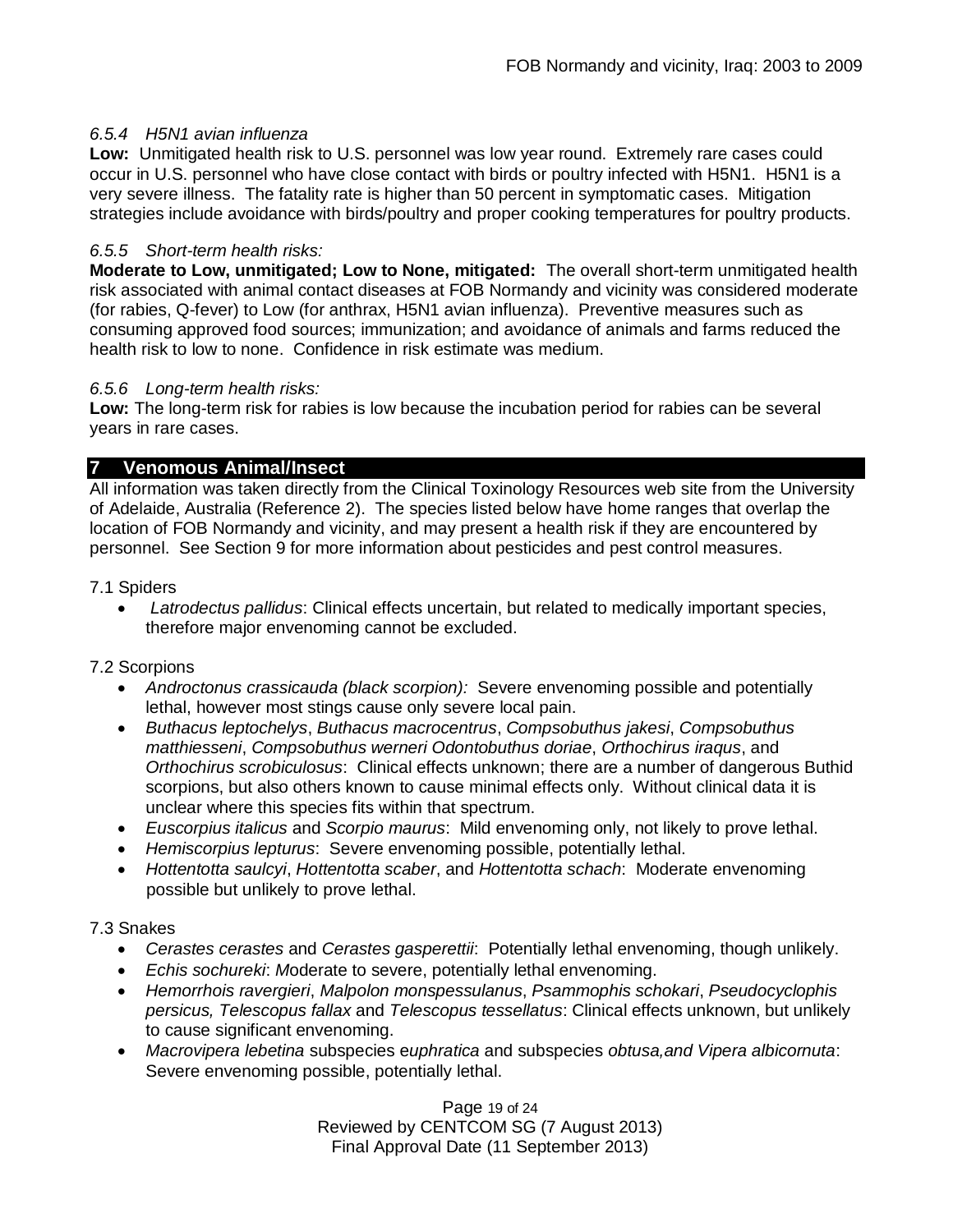- *Platyceps rhodorachis* and *Psammophis lineolatus*: Mild envenoming only, not likely to prove lethal.
- *Walterinnesia aegyptia*: Clinical effects unknown, but potentially lethal envenoming, though unlikely, cannot be excluded.

### *7.4 Short-term health risk:*

**Low:** If encountered, effects of venom vary with species from mild localized swelling (e.g. widow spider) to potentially lethal effects (e.g. Haley's Pit Viper). Confidence in the health risk estimate is low (Reference 16, Table 3-6).

#### *7.5 Long-term health risk:* **None identified.**

### **8 Heat/Cold Stress**

Average temperatures in Iraq range from higher than 118.4 degrees Fahrenheit (°F) in July and August to below freezing in January based on historical climatological data from the U.S. Air Force Combat Climatology Center, 14<sup>th</sup> Weather Squadron (Reference 13). Most of the rainfall occurs from December through April and averages between 100 and 180 millimeters (3.9 and 7.1 inches) annually. The mountainous region of northern Iraq receives appreciably more precipitation than the central or southern desert region. Roughly 90% of the annual rainfall occurs between November and April, most of it in the winter months from December through March. The remaining six months, particularly the hottest ones of June, July, and August, are dry.

The summer months are marked by two kinds of wind phenomena. The southern and southeasterly *sharqi*, a dry, dusty wind with occasional gusts of 80 kilometers per hour (50 miles per hour), occurs from April to early June and again from late September through November. It may last for a day at the beginning and end of the season but for several days at other times. This wind is often accompanied by violent dust storms that may rise to heights of several thousand meters and close airports for brief periods. From mid-June to mid-September the prevailing wind, called the shamal, is from the north and northwest. It is a steady wind, absent only occasionally during this period. The very dry air brought by this shamal permits intensive sun heating of the land surface, but the breeze has some cooling effect.

# 8.1 Heat

Summer (June - September) temperatures in the FOB Normandy area ranged from 95°F to 104°F with an average temperature of 100°F. The health risk of heat stress/injury based on temperatures alone is Low (< 78°F) from November – March, Moderate (78-81.9°F) in April, high (82-87.9°F) in October, and extremely high ( $\geq 88^{\circ}$ F) from May – September. However, work intensity and clothing/equipment worn pose greater health risk of heat stress/injury than environmental factors alone (Reference 6).

# *8.1.1 Short-term health risk:*

**High, unmitigated; Low, mitigated:** The short-term health risk of heat injury was high in unacclimated personnel. Preventive measures such as work-rest cycles; and proper hydration reduced the health risk to low.

### *8.1.2 Long-term health risks:*

**Low:** The long-term health risk may be greater to certain susceptible persons–those older (i.e., greater than 45 years), in lesser physical shape, or with underlying medical/health conditions. Long-

> Page 20 of 24 Reviewed by CENTCOM SG (7 August 2013) Final Approval Date (11 September 2013)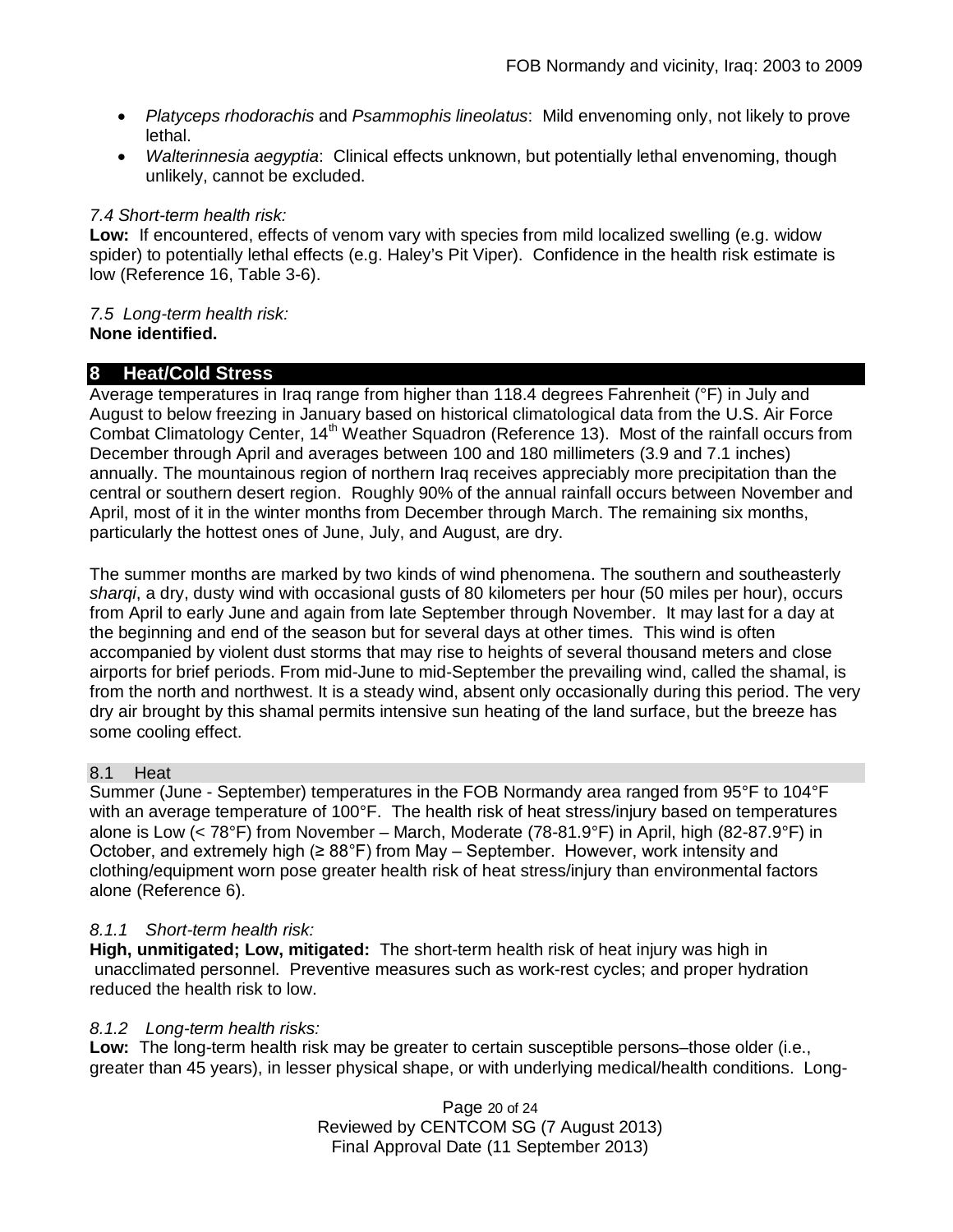term health implications from heat injuries were rare but could occur–especially from more serious heat injuries such as heat stroke. It was possible that high heat in conjunction with various chemical exposures could increase long-term health risks, though specific scientific evidence was not conclusive. Confidence in these risk estimates was medium.

#### 8.2 Cold

Winter (December – March) temperatures in the FOB Normandy area ranged from 55°F to 67°F with an average temperature of 60 °F. Cold stress/injury can occur when temperatures fall below 60°F. Because even on warm days a significant drop in temperature after sunset by as much as 40°F may have occurred, there was a risk of cold stress/injury from December – February. The risk assessment for Non-Freezing Cold Injuries (NFCI), such as chilblain, trench foot, and hypothermia, was Low based on historical temperature and precipitation data. Frostbite was unlikely to occur because temperatures rarely drop below freezing. However, personnel may have encountered significantly lower temperatures during field operations at higher altitudes. As with heat stress/injuries, cold stress/injuries were largely dependent on operational and individual factors instead of environmental factors alone.

*Short-term and Long-term health risks:* The risk of cold injury was low. Confidence in this risk estimate was medium.

### **9 Noise**

#### 9.1 Continuous:

FOB Normandy and vicinity had commercial and tactical generators throughout the FOB. In addition, helicopters and small cargo aircrafts contributed to noise levels.

*Short-term and Long-term risks*: **High, unmitigated; Low, mitigated**. The unmitigated health risk was high for individuals working near major noise sources without proper hearing protection. Risk was reduced to low through use of proper hearing protection. Confidence in risk estimate was medium.

#### 9.2 Impulse:

No specific hazard sources were documented in DOEHRS or MESL data portals from 2003 through 2009.

# **10 Other Unique Occupational Hazards**

#### 10.1 Potential environmental contamination sources

DoD personnel are exposed to various chemical, physical, ergonomic, and biological hazards in the course of performing their mission. These types of hazards depend on the mission of the unit and the operations and tasks which the personnel are required to perform to complete their mission. The health risk associated with these hazards depends on a number of elements including what materials are used, how long the exposures last, what is done to the material, the environment where the task or operation is performed, and what controls are used. The hazards can include exposures to heavy metal particulates (e.g. lead, cadmium, manganese, chromium, and iron oxide), solvents, fuels, oils, and gases (e.g. carbon monoxide, carbon dioxide, oxides of nitrogen, and oxides of sulfur). Most of these exposures occur when performing maintenance task such as painting, grinding, welding, engine repair, or movement through contaminated areas. Exposures to these occupational hazards can occur through inhalation (air), skin contact, or ingestion; however exposures through air are generally associated with the highest health risk.

> Page 21 of 24 Reviewed by CENTCOM SG (7 August 2013) Final Approval Date (11 September 2013)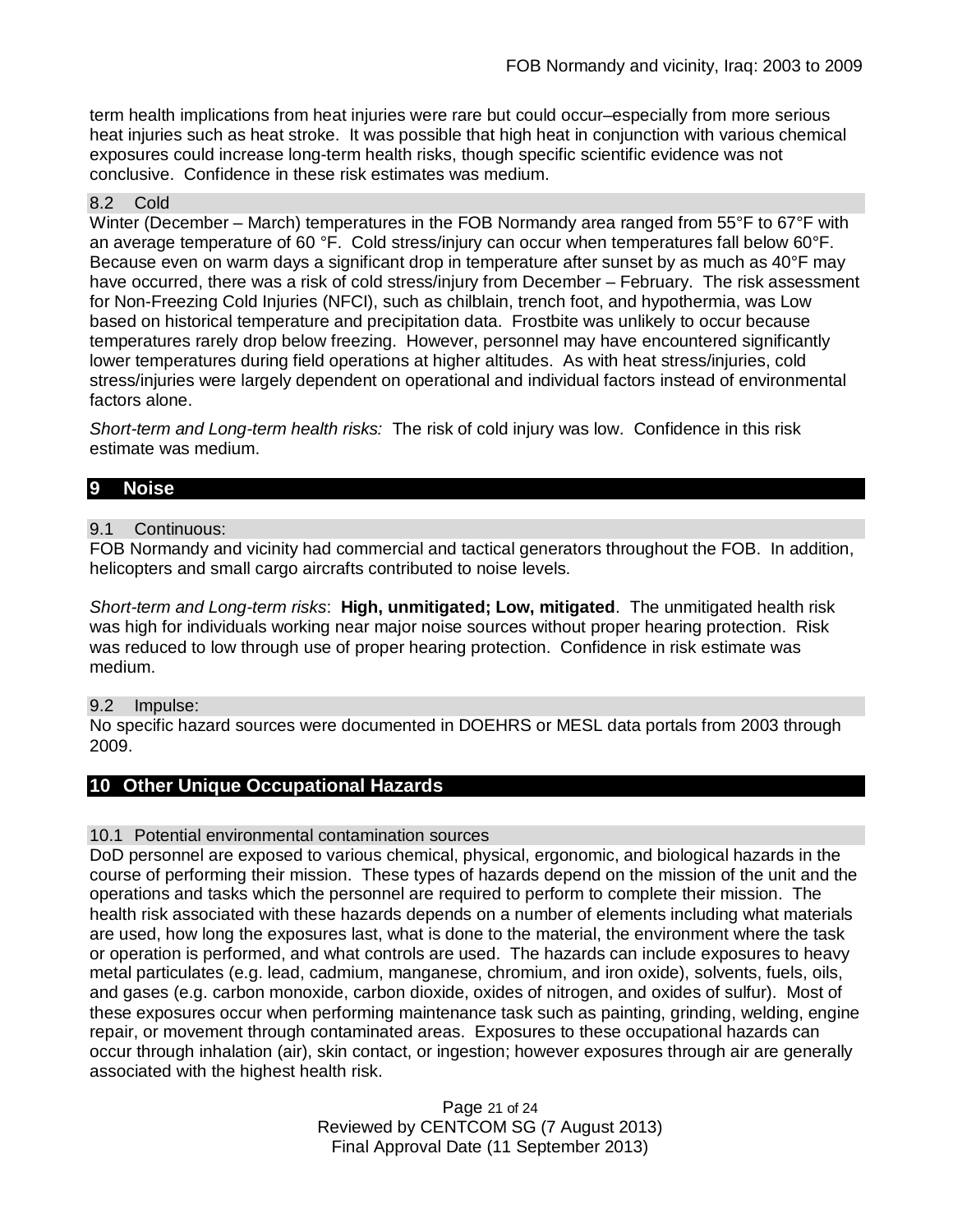### 10.2 Pesticides/Pest Control

The health risk of exposure to pesticide residues was considered within the framework of typical residential exposure scenarios, based on the types of equipment, techniques, and pesticide products that have been employed, such as enclosed bait stations for rodenticides, various handheld equipment for spot treatments of insecticides, vertebrate pesticides, and a number of ready-to-use (RTU) methods such as aerosol cans and baits. The control of rodents required the majority of pest management inputs, with the acutely toxic rodenticides staged as solid formulation lethal baits placed in tamper-resistant bait stations indoors and outdoors throughout cantonment areas. Nuisance insects, including biting and stinging insects such as bees, and ants, also required significant pest management inputs. Use of pesticides targeting against these pests generally involved selection of compounds with low mammalian toxicity and short-term residual using pinpoint rather than broadcast application techniques. A total of two monthly pesticide application reports in the MESL data portal for FOB Normandy (May and September 2004) list the usage of pesticides on the site. For each pesticide product applied during this period, the USEPA approved label has been archived, providing a framework how each pesticide handled and applied (see below).

#### *10.2.1 Insecticides*

Insecticides used to control ants, bed bugs, bees, flies, miscellaneous insects, mosquitoes, silver fish, scorpions, and spiders included: Malathion and Piperonyl Butoxide.

#### *10.2.3 Short-term and Long-term health risks*

**Low:** Confidence in this health risk estimate was low (Reference 16, Table 3-6).

#### 10.3 Lead- based Paint

No specific hazards from lead-based paint were documented in DOEHRS or MESL data portals from 2003 through 2009.

#### 10.4 Asbestos

No specific hazards from lead-based paint were documented in DOEHRS or MESL data portals from 2003 through 2009.

### 10.5 Burn Pits

JCOP Milledge had a burn pit.

The consolidated epidemiological and environmental sampling and studies on burn pits that have been conducted as of the date of this publication have been unable to determine whether an association does or does not exist between exposures to emissions from the burn pits and long-term health effects (Reference 9). The committee's review of the literature and the data suggests that service in Iraq or Afghanistan (i.e., a broader consideration of air pollution than exposure only to burn pit emissions) may be associated with long-term health effects, particularly in susceptible (e.g., those who have asthma) or highly exposed subpopulations, such as those who worked at the burn pit. Such health effects would be due mainly to high ambient concentrations of PM from both natural and anthropogenic sources, including military sources. If that broader exposure to air pollution turns out to be relevant, potentially related health effects of concern are respiratory and cardiovascular effects and cancer. Susceptibility to the PM health effects could be exacerbated by other exposures, such as stress, smoking, local climatic conditions, and co-exposures to other chemicals that affect the same biologic or chemical processes. Individually, the chemicals measured at burn pit sites in the study were generally below concentrations of health concern for general populations in the United States. However, the possibility of exposure to mixtures of the chemicals raises the potential for health outcomes associated with cumulative exposure to combinations of the constituents of burn pit

> Page 22 of 24 Reviewed by CENTCOM SG (7 August 2013) Final Approval Date (11 September 2013)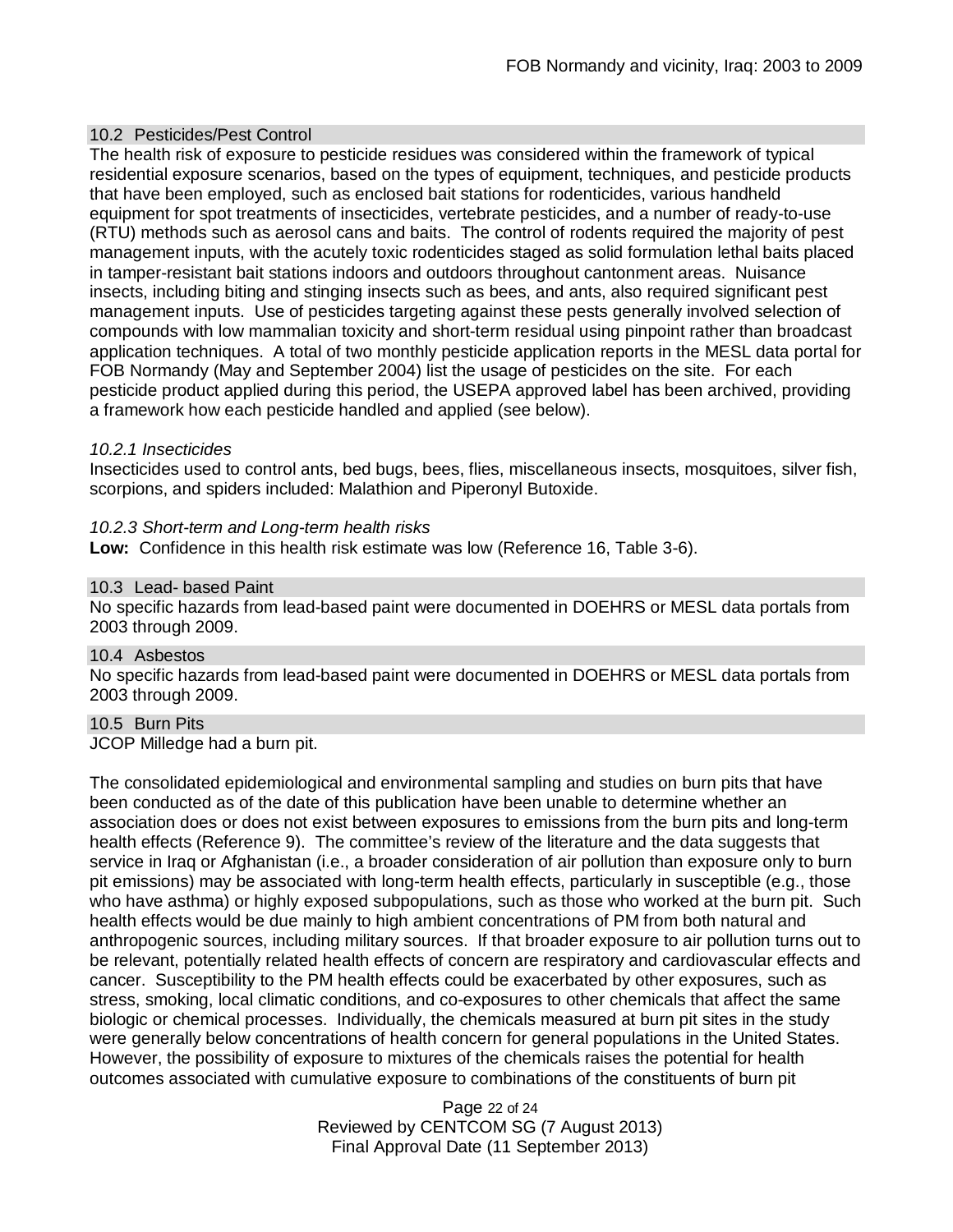emissions and emissions from other sources.

One valid  $PM_{10}$  air sample was collected from the vicinity of the JCOP Milledge burn pit on 25 February 2009. The concentration, 102  $\mu$ g/m<sup>3</sup>, was above the short-term PM<sub>10</sub> negligible MEG. There are no long-term  $PM_{10}$  MEGs. However, the data quantity was insufficient to characterize short-and long-term health risk associated with  $PM_{10}$  exposure.

### **11 References<sup>2</sup>**

- 1. CJCS (MCM) 0028-07, *Procedures for Deployment Health Surveillance,* 2007.
- 2. Clinical Toxinology Resources: http://www.toxinology.com/. University of Adelaide, Australia.
- 3. Defense Occupational and Environmental Health Readiness System (referred to as the DOEHRS-EH database) at https://doehrs-ih.csd.disa.mil/Doehrs/.
- 4. Department of Army (DA) Technical Bulletin, Medical 577, *Sanitary Control and Surveillance of Field Water Supplies*, 2010.
- 5. DoDI 6055.05, Occupational and Environmental Health, 2008.
- 6. DoDI 6490.03, *Deployment Health*, 2006.
- 7. DoD MESL Data Portal: https://mesl.apgea.army.mil/mesl/. Some of the data and reports used may be classified or otherwise have some restricted distribution.
- 8. Goldman R.F. 2001. Introduction to heat-related problems in military operations. *In*: Textbook of Military Medicine: Medical Aspects of Harsh Environments Vol. 1, Pandolf KB, and Burr RE (Eds.), Office of the Surgeon General, Department of the Army, Washington DC.
- 9. IOM (Institute of Medicine). 2011*.* Long-term health consequences of exposure to burn pits in Iraq and Afghanistan*.* Washington, DC: The National Academies Press.
- 10. Klaassen, Curtis D. *Casarett and Doull's Toxicology*: the Basic Science of Poisons, Chapter 2- Principles of Toxicology; Fifth Edition, McGraw-Hill, New York.

Page 23 of 24 Reviewed by CENTCOM SG (7 August 2013) Final Approval Date (11 September 2013)

 $^2$  NOTE. The data are currently assessed using the TG230 Final. The general method involves an initial review of the data which eliminates all chemical substances not detected above 1-yr negligible MEG. Those substances screened out are not considered acute or chronic health hazards so are not assessed further. For remaining substances, acute and chronic health effects are evaluated separately for air and water (soil is only evaluated for long-term risk). This is performed by deriving separate short-term and long-term population exposure level estimates (referred to as population exposure point concentrations (PEPC) that are compared to MEGs derived for similar exposure durations. If less than or equal to negligible MEG the risk is Low. If levels are higher than negligible then there is a chemical-specific toxicity and exposure evaluation by appropriate SMEs, which includes comparison to any available marginal, critical or catastrophic MEGs. For drinking water, 15 L/day MEGs are used for the screening while site specific 5-15 L/day are used for more detailed assessment. For nondrinking water (such as that used for personal hygiene or cooking), the 'consumption rate' is limited to 2 L/day (similar to the EPA) which is derived by multiplying the 5 L/day MEG by a factor of 2.5 to conservatively assess non-drinking uses of water.